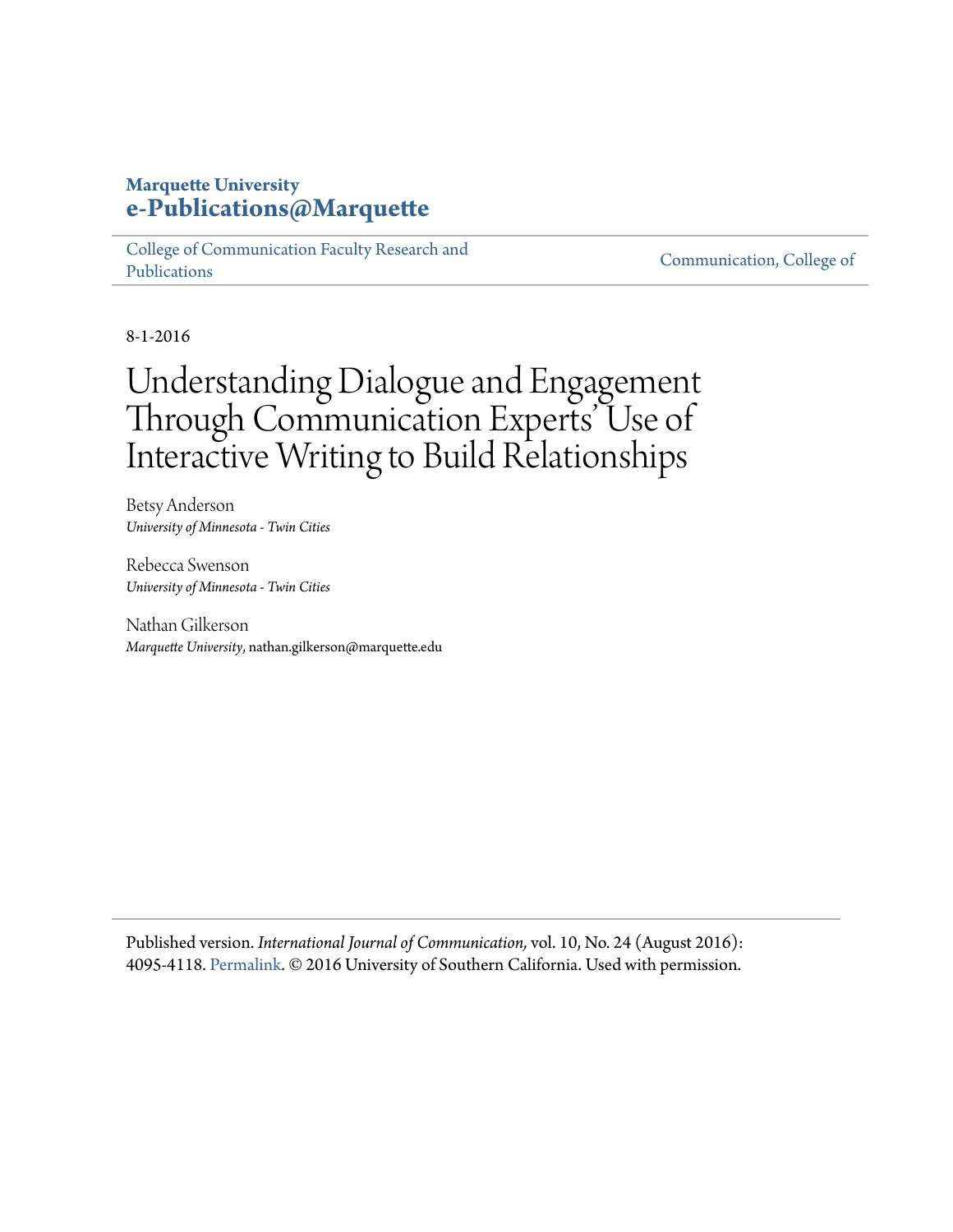International Journal of Communication 10(2016), 4095–4118 1932–8036/20160005



# **Understanding Dialogue and Engagement Through Communication Experts' Use of Interactive Writing to Build Relationships**

# BETSY D. ANDERSON REBECCA SWENSON University of Minnesota, USA

## NATHAN D. GILKERSON Marquette University, USA

Dialogic communication is an important public relations theory, yet scholarship has found few organizations using it to its full potential. Meanwhile, multiple overlapping definitions exist for related terms like *engagement, interactivity*, and *responsiveness*, causing potential confusion for researchers and professionals. This research reports the results of in-depth interviews with top digital public relations professionals regarding how they use interactive writing, a form of social media engagement, to build relationships. Through their own unprompted words, the research also describes how professionals use terms such as *dialogue, engagement, interactivity*, and *responsiveness*, and corresponding definitions, to refer to their daily work. Our model clarifies relationships between similar concepts and recommends areas of future research to advance theory informed by practice.

*Keywords: dialogic communication, engagement, interactivity, public relations, responsiveness, social media*

Dialogue has become part of the bedrock of public relations scholarship (Kent & Taylor, 1998, 2002). However, scholars have found that overall, dialogic communication has been underused by professionals in today's digital environment. For example, McAllister-Spooner (2009) conducted a 10-year review of academic literature and concluded that organizations were doing a poor job of using interactive tools on their websites for two-way dialogic communication.

Date submitted: 2015–09–27

 $\overline{a}$ 

Betsy D. Anderson: andbets@umn.edu

Rebecca Swenson boli0028@umn.edu

Nathan D. Gilkerson nathan.gilkerson@marquette.edu

Copyright © 2016 (Betsy D. Anderson, Rebecca Swenson & Nathan D. Gilkerson). Licensed under the Creative Commons Attribution Non-commercial No Derivatives (by-nc-nd). Available at [http://ijoc.org.](http://ijoc.org/)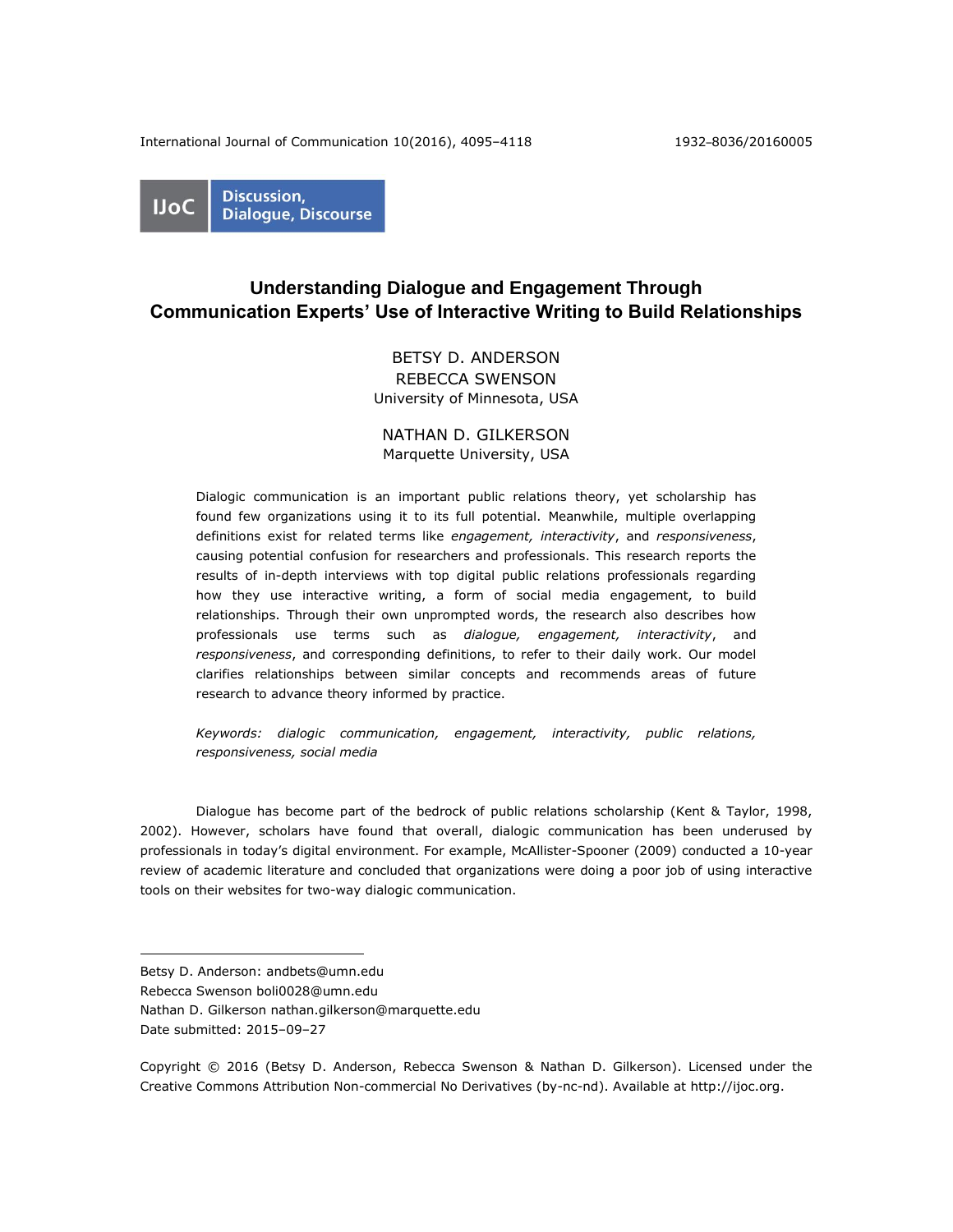Despite their relationship-building potential, organizations continue to use social and digital tools to share information in one direction and miss opportunities to effectively leverage interactive tools to build relationships (Bortree & Seltzer, 2009; Lovejoy, Waters, & Saxton, 2012; Waters & Jamal, 2011). According to Men and Tsai (2012), companies initiate discussion by asking questions and including interactive features—like online games and polls—on websites and social media networks, yet few organizations complete the dialogical loop by consistently responding to questions and concerns posted online.

Such findings may come as a surprise to public relations professionals, who consider creating dialogue, engagement, and two-way communication to be foundational goals toward which they work daily. For example, a recent article in *Ragan's PR Daily* listed "reputation management, engagement, dialogue and relationship management" (Bruce, 2014, para. 5) as the fundamental principles of public relations. A regular part of day-to-day public relations work now includes using tools such as Hootsuite and Spredfast for the express purpose of monitoring and responding to publics. Agencies train clients to communicate directly with publics through tools like Weber Shandwick's firebell crisis simulator (Weber Shandwick, 2010). Industry publications describe public relations work in detail using these terms in both campaign objectives and story headlines, such as: *Taco Bell's New Recipe For Social Media Engagement: Look, Listen And Whip Up Some Dialogue With Fans* (PR News, 2013).

This discrepancy between readily available professional descriptions of daily dialogic communication work versus academic findings that dialogic communication is underused in practice may stem from a need to more carefully define and use closely related terms. In particular, dialogue is often confused with responsiveness, interactivity, and engagement (Avidar, 2013; Paquette, Sommerfeldt, & Kent, 2015; Pieczka, 2011).

#### **Literature Review**

#### *Responsiveness*

Responsiveness has been studied in terms of an organization's willingness to respond to referrals by individual public members and can have either positive or negative consequences, depending on the degree responses are perceived to be timely, relevant, and so on (Avidar, 2013). It also has been defined in terms of audience response, occurring "when the receiver takes on the role of the sender and replies in some way to the original message source" (Stromer-Galley, 2000, p. 117). As we will discuss further, many industry measures of engagement, such as social media "likes" or "shares," would be more accurately categorized as responsiveness rather than engagement (Macnamara, 2014).

According to Avidar, "All messages sent as a reaction to a previous message are *responsive*" (p. 443), but they may represent different levels of responsiveness: *noninteractive response* (a response that does not refer to the request), *reactive response* (a response that refers to the request), or *interactive response* (a response that refers to the request and initiates one or more additional turns). While Avidar does include interactive response as a type of responsiveness, this study would categorize this third level under interactivity rather than responsiveness, given that Avidar's description fits well with definitions of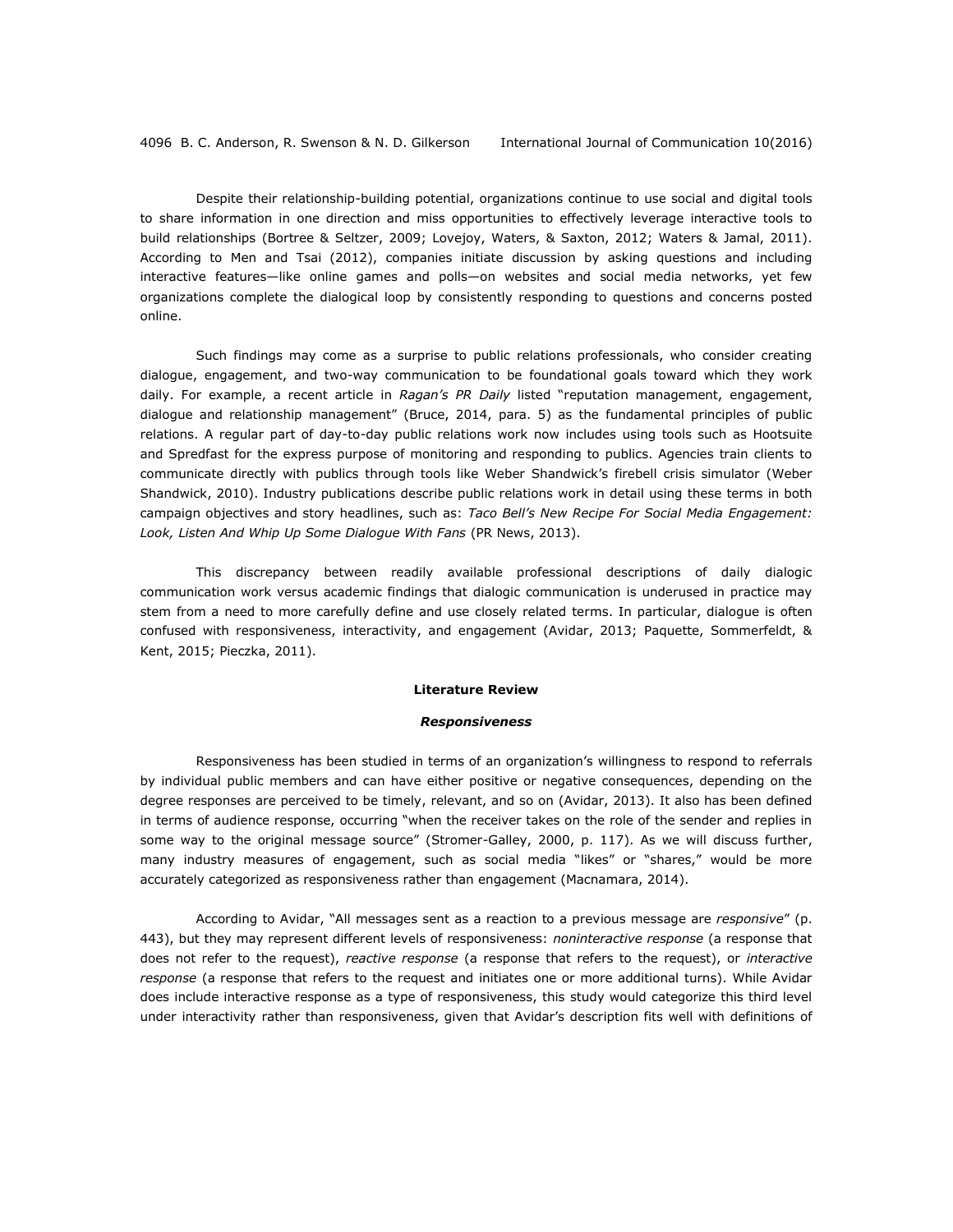interactivity, and also to better clarify differences between these terms.

This study conceptualizes responsiveness as a onetime exchange between parties (see Table 1 in the Findings section).

#### *Interactivity*

Interactivity can be defined in three ways: as a perception-related variable (participants' selfreports of the degree they experience a level of interactivity), as a medium characteristic (the technological features available to facilitate interaction), or as a process-related variable (how parties transfer information). This study focuses on public relations professionals' process of responding, interacting, engaging, and dialoguing, although all three aspects are important dimensions of interactivity.

In a detailed concept explication, Kiousis (2002) defined interactivity as:

the degree to which a communication technology can create a mediated environment in which participants can communicate (one-to-one, one-to-many, and many-to-many), both synchronously and asynchronously, and participate in reciprocal message exchanges (third-order dependency). With regard to human users, it additionally refers to their ability to *perceive* the experience as a simulation of interpersonal communication and increase their awareness of telepresence. (p. 372)

Third-order dependency refers to messages between participants that are related to one another. According to Rafaeli (1988), interactivity increases when the third (or later) messages exchanged between parties refer back to their previous messages. Telepresence occurs when users experience a sense of "place," or degree of "realness" when communicating in a mediated environment (Steuer, 1992).

This study conceptualizes interactivity as including third-order dependency, consisting of at least three related exchanges between parties (see Table 2 in the Findings section).

#### *Engagement*

The concept of engagement has been described as involving some level of passion, commitment, and investment of discretionary effort (Erickson, 2008). According to the International Association for Measurement and Evaluation of Communication (AMEC), engagement refers to occupying or attracting someone's interest or attention and involves conversation or discussion (AMEC, 2012).

Kang (2014) conceptualizes engagement as "an affective motivational mediator that leads individuals' trust and satisfaction (key antecedents) to be displayed in supportive behavioral intentions for an organization (loyalty and positive WOM [word of mouth])" (p. 401). In a study of theater patrons, Kang found that trust and satisfaction with the theater led to increased organizational engagement, which in turn led to supportive behavioral intentions. According to the structural equation modeling method, engagement was an important mediator; for example, trust did not lead directly to increased supportive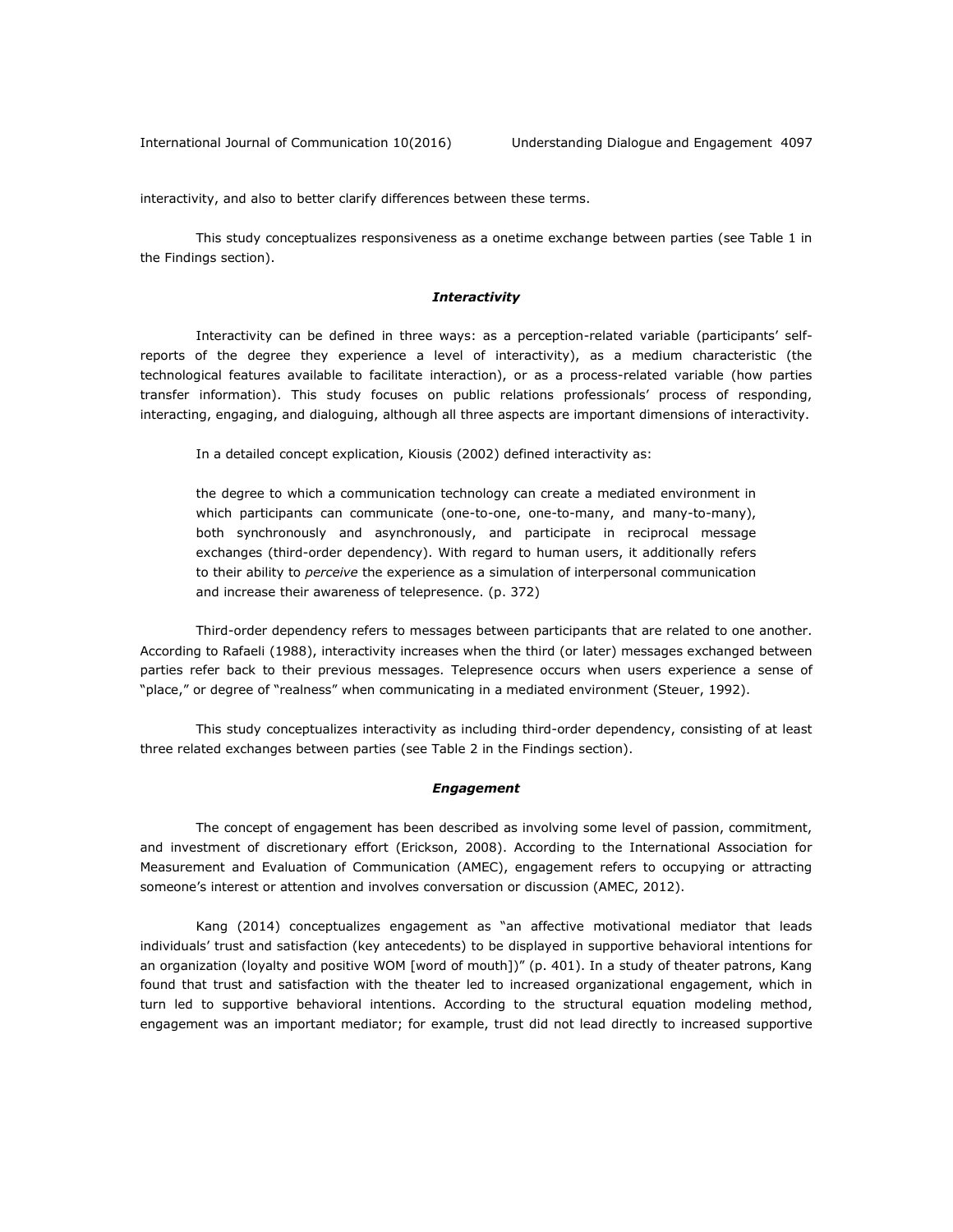behavioral intentions. Instead, engagement was an important middle step between trust and patrons' increased loyalty and positive word of mouth.

Kang (2014) operationalized engagement by creating a scale to measure its three dimensions: *affective commitment* (e.g., emotional bonding with an organization)*, positive affectivity* (e.g., attention, interest, enthusiasm), and *empowerment* (e.g., self-efficacy and ability to collaborate and impact an organization). Other scholars have further suggested that empowerment is achieved through participation (e.g., Macey & Schneider, 2008; Meyer & Smith, 2000).

Macnamara (2014) criticized the advertising, marketing, and public relations industries as conceptualizing engagement in terms of "clickthroughs, Web page visits, views, 'likes' on Facebook, 'follows' on Twitter, retweets, 'shares' and downloads" (p. 17). As an example, the Coalition for Public Relations Research Standards formed a Social Media Measurement Standards Conclave that defined engagement as "some action beyond exposure and implies an interaction between two or more parties. Social media engagement is an action that typically occurs in response to content [on an] owned channel—i.e., when [someone] engages *with you*" (2014, para. 6). Examples of engagement under this definition include *"*likes, comments, shares, votes, +1s, links, retweets, video views, content embeds, etc." In this study, we recognize the usefulness of these types of easily accessible measures but would categorize them as measures of responsiveness if they are onetime audience reactions.

Recently, Taylor and Kent (2014) argued that engagement is related to dialogue theory. They consider engagement to be a *part* of dialogue that can be used to make decisions that create social capital. According to Taylor and Kent (2014), "Engagement is both an orientation that influences interactions and the approach that guides the process of interactions among groups" (p. 384).

This study conceptualizes engagement as a motivation to participate in a series of ongoing exchanges (see Table 3 in the Findings section). It differentiates between engagement and dialogue in terms of its intended purpose or outcome: relationship building (engagement) or problem solving (dialogue). Relationship building can be a component of dialogue, but it can also be a separate goal or outcome in and of itself (see Figure 1).

#### *Dialogue*

The broader concept of dialogue can be defined as, "an orientation that value[s] sharing and mutual understanding between interactants" (Taylor & Kent, 2014, p. 388). Engagement, specifically, fits into dialogic communication as an aspect of "propinquity," one of Kent and Taylor's (2002) five underlying principles of dialogue (which are mutuality, propinquity, empathy, risk, and commitment). Propinquity occurs when organizations consult publics who may be affected by their actions, and in turn, publics communicate their views or demands to an organization. Engagement is the willingness of both parties to commit entirely to encounters, and it requires "accessibility, presentness, and a willingness to interact" (Taylor & Kent, 2014, p. 387).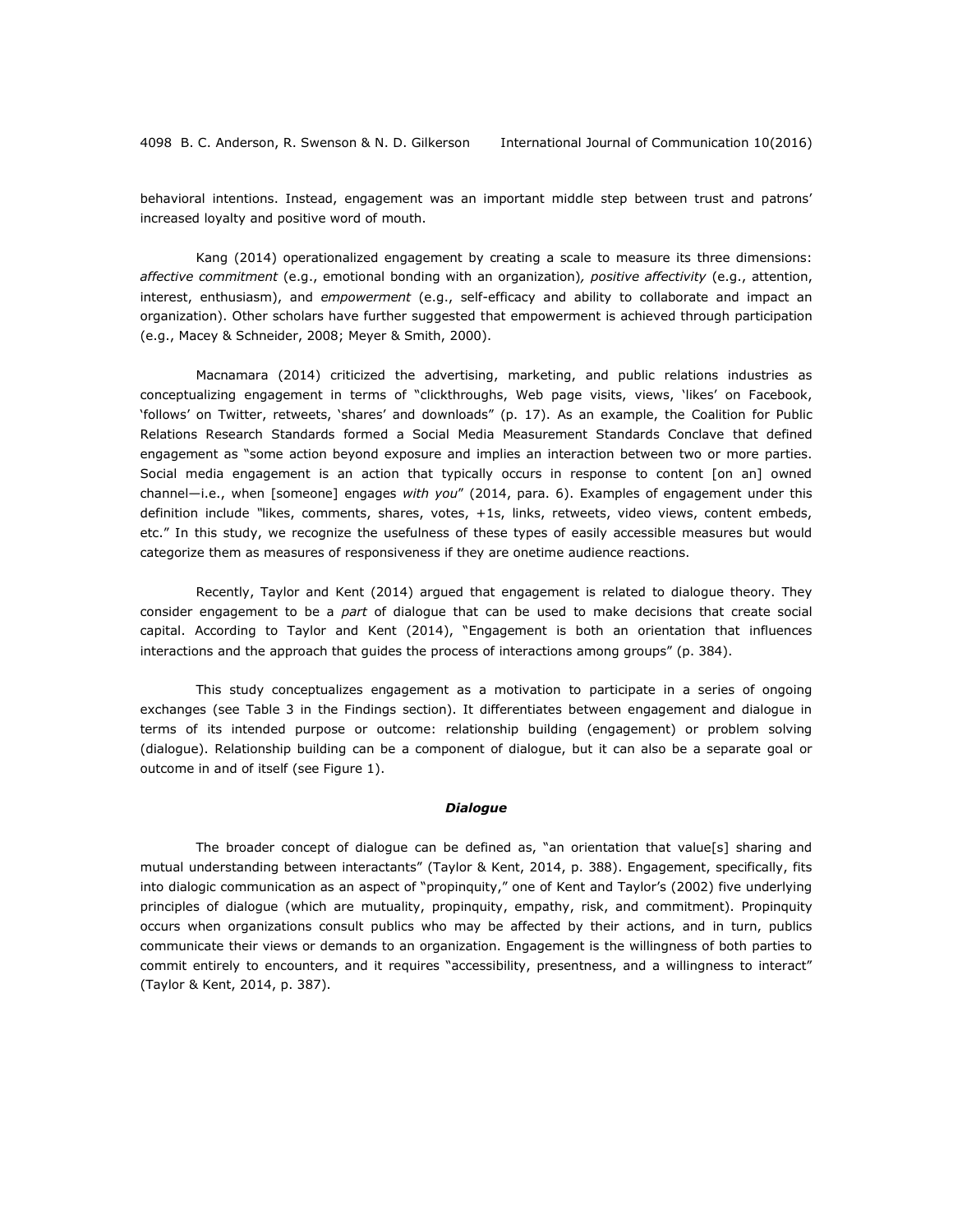International Journal of Communication 10(2016) Understanding Dialogue and Engagement 4099

Pieczka (2011) and Wierzbicka (2006) also conceive of dialogue as a general orientation. According to Wierzbiecka, dialogue "requires a particular set of assumptions, motivations, attitudes (to the subject matter and to one's interlocutors), and a particular modus operandi (including a willingness to accept an extended time frame)" (p. 700). Summarizing Wierzbicka's (2006) work, Pieczka (2011) emphasizes that dialogue:

- is an ongoing process that occurs in separate episodes,
- is an activity that usually takes place between two groups,
- requires a difference in viewpoints,
- goes beyond exchanging ideas and knowing what the other thinks; both groups come to truly understand one another's views,
- uses open mindedness to find common ground, but doesn't require a complete resolution of all differences or fully achieving a common way of thinking,
- requires respectful attitudes,
- refrains from attacks, and
- is viewed as valuable and productive in itself, and may result in areas where groups find they can think similarly, leading to a possible change of thinking on some points.

Above all, "'dialogue' requires an effort to make ourselves understood, as well as try to understand, and here, the 'right' attitudes, motivations, as so on, will not suffice" (Wierzbicka, 2006, p. 700).

#### *Summary Comparing and Contrasting Concepts*

Following Rafaeli (1988), this research differentiates between responsiveness and interactivity in the following way. Responsiveness only requires two actions—an initial message from a sender followed by an action from a receiver. Interactivity requires a third interaction (there is a sent message, a response, and at least a third message that relates back to the previous exchanges). The public relations industry's current standard for measuring engagement (Coalition for Public Relations Research Standards: Social Media Measurement Standards Conclave, 2014) fits best under the scholarly definition of responsiveness rather than engagement, because a "like" or "share" only requires two interactions: a message post followed by one user reaction to that message. This could signal one reason for confusion between scholarly and industry terminology, as well as indicate the importance of scholarship to continue to work on feasible ways for professionals to measure engagement and dialogue.

#### **A Model Comparing Engagement and Dialogue**

The purpose of this study is to: (a) help both public relations professionals and academics distinguish between two similar terms, (b) propose a model that uniquely suggests that while both basic responsiveness and more advanced interactivity are necessary conditions for dialogue, dialogic communication may not always be the end goal or outcome; this research will start to identify boundary conditions under which engagement may be the most appropriate choice, and (c) compare how public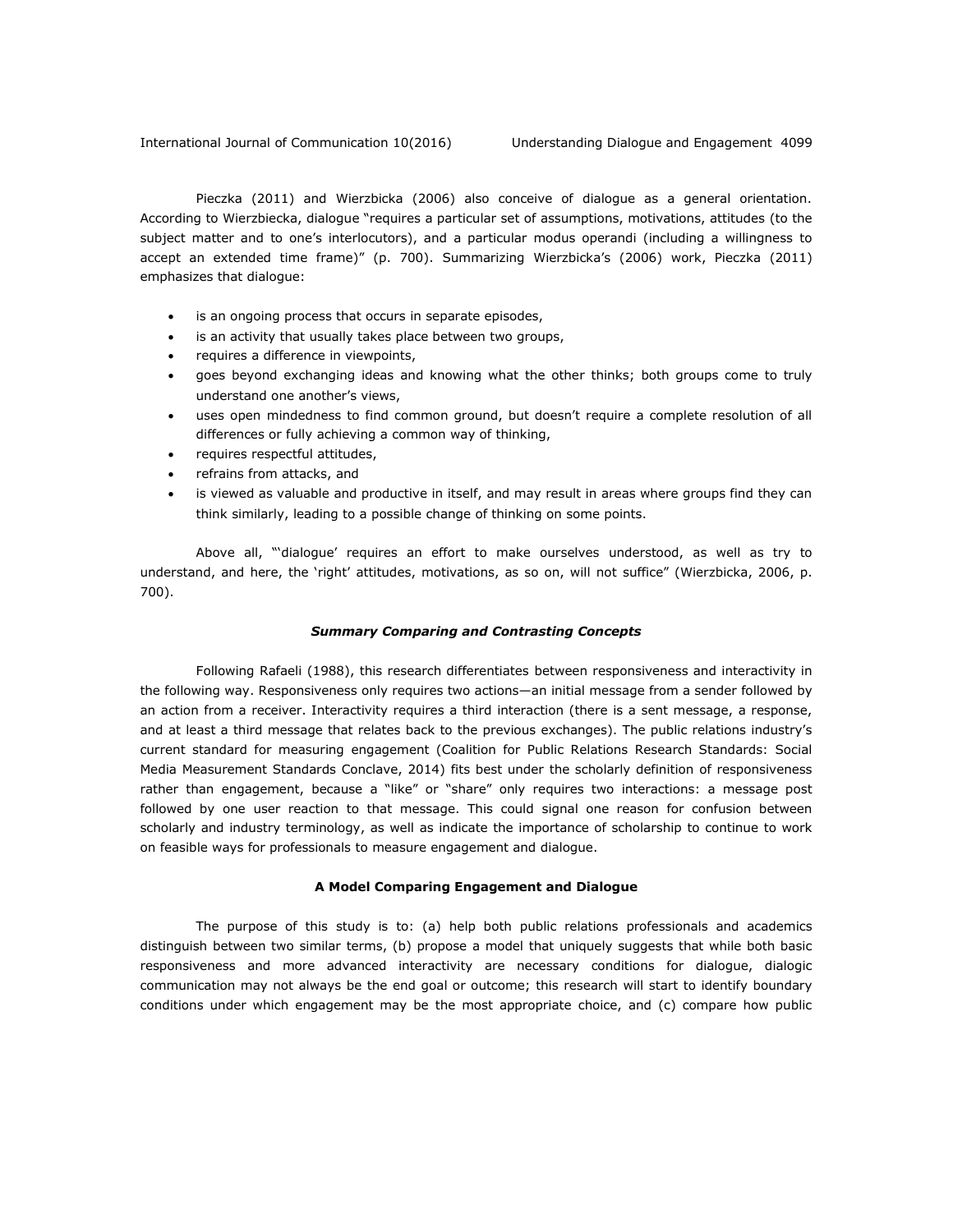relations professionals talk about online interactions with publics to our proposed model in order to begin to refine and further test the model directly in future studies.

One promising avenue for reconciling confusion between similar terms may be the idea that there are different stages—or levels—in achieving dialogue. Avidar (2013) suggested a hierarchy among concepts, in that responsiveness and interactivity are basic requirements for either two-way communication or dialogue to occur. Thummes and Malik (2015) also depicted concepts assembled in a hierarchy, by bringing together Szyszka's (1996) continuum of communication types (monolog, front stage dialog, practice type of dialog and ideal dialog) and Burkart's (2007) stages of communication (moving from information to discussion and discourse in order to define the situation). According to Thummes and Malik (2015), *front stage dialog* (partial or restricted interactions about topics such as everyday life, entertainment, and product promotion that do not reach the argumentation level) and the *practice type of dialog* (when publics raise a challenge and organizations to provide sound arguments to support their position) are forms of dialogic interaction, but they are less demanding than *ideal dialog* (a mutual exchange of arguments motivated, not by an organization's strategic objectives, but rather by the open outcome of dialog). Front stage and practice dialog advance interaction, but at a lesser degree than ideal dialog.

A second avenue for reconciling confusion between similar terms is the acknowledgment that dialogue may not be the ultimate objective in all situations. The emphasis on dialogic communication as a particularly ethical approach makes it perhaps seem more desirable than forms of communication that only reach the responsiveness, interactivity, or engagement levels. Dialogue's favored position is captured in the premise of this journal article title: "Reconsidering public relations' infatuation with dialogue: Why engagement and reconciliation can be more ethical than symmetry and reciprocity" (Stoker & Tusinski, 2006). Ideal dialogue may not be appropriate under conditions when there is a clear predetermined strategy that public relations is trying to achieve, as opposed to the more "open" nature of fully dialogic communication (Thummes & Malik, 2015).

In order to tie the interview findings back to theory, we drew on existing literature to propose a cocreational model (see Figure 1). The purpose of the model is to begin to further clarify the use of similar terms that may cause confusion as to whether public relations professionals build relationships through dialogue, engagement, or more foundational levels of interactivity or responsiveness. Our model shows that relationship initiation, responsiveness, and interactivity are necessary building blocks for either regular engagement or dialogue to occur.

To our knowledge, this is the first model that conceptualizes engagement and dialogue as two potentially separate outcomes that build on shared foundations of responsiveness and two-way interaction. While, per Taylor and Kent (2014), engagement is a part of dialogue, we propose that engagement can also be an end in itself, without including dialogue. This follows Thummes and Malik's (2015) suggestion that dialogue may not be appropriate for all public relations situations.

Our model also includes an aspect that has remained largely unexplored in the literature: relationship initiation. Taking into account this first level in engagement or dialogue emphasizes that,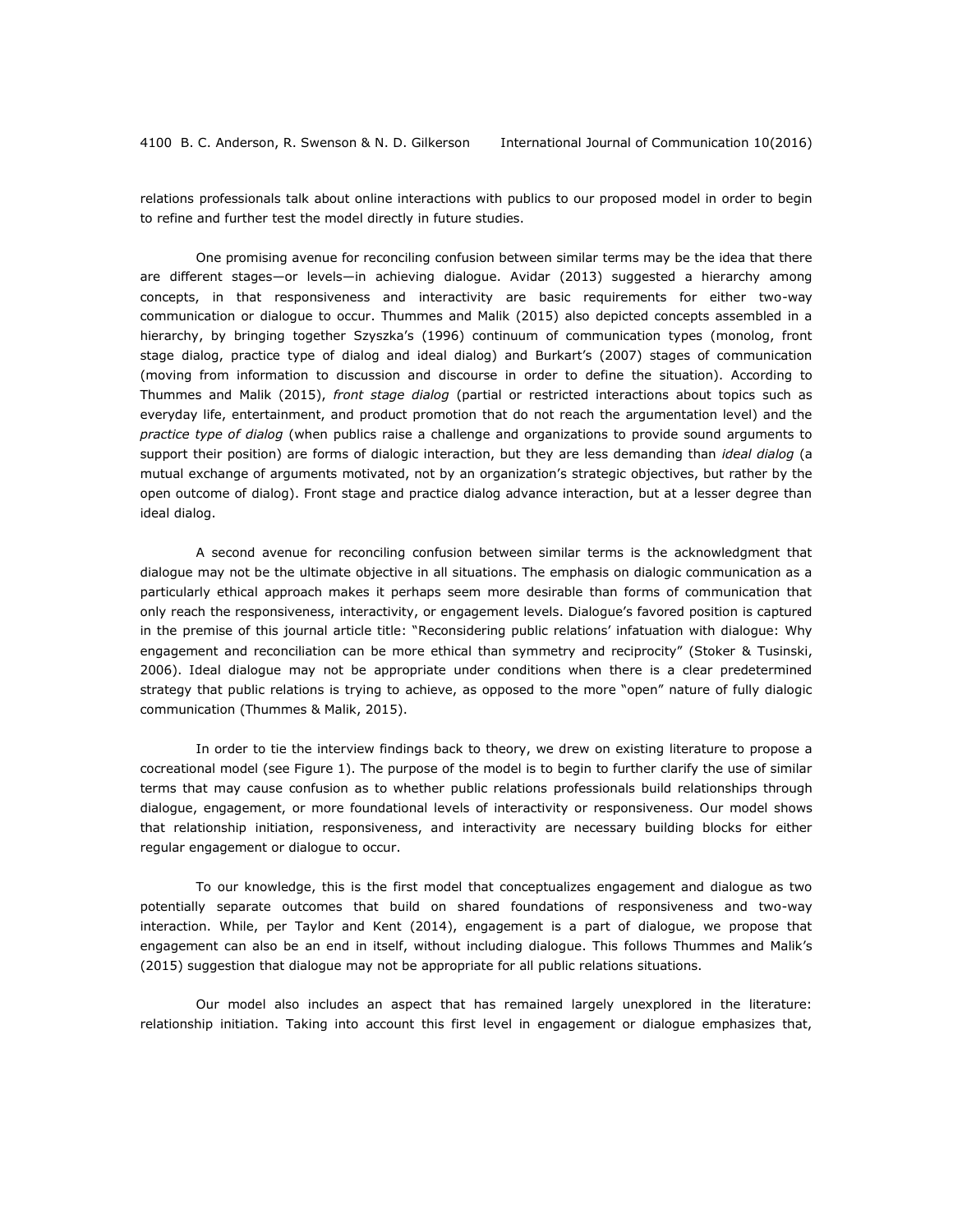while responsiveness is often assumed to be the role of the organization after being contacted by a public, organizations are just as likely to initiate engagement (or dialogue) with publics.

According to Van De Ven (2007), building good theory includes explicitly stating its boundaries and the conditions that restrict application to any specific type of organization or context. Our model, therefore, suggests preliminary boundary conditions when engagement or dialogic approach may be most applicable. For example, it may be that a dialogic approach is more useful for industries prone to conflicting opinions and for information such as public affairs, politics, and health care. In Wierzbicka's (2006) concept explication of dialogue, "There can be no 'dialogue' between people with the same, or very similar, views" (p. 690). Dialogic topics hold great importance to both sides and tend to be emotionally charged (Wierzbicka, 2006). An engagement approach, on the other hand, may be more useful for organizations that face little disagreement among stakeholders. Engagement is often desired to build supportive behaviors toward an organization (Kang, 2014). There is a need for future research efforts to take note of the situational variables that may enhance decision making when choosing a communication approach.

The in-depth qualitative interviews conducted for this study were analyzed with our model in mind, in order for its further development to be informed by conversations with communication professionals.

#### *A Call to Study the Creation of Dialogue and Engagement*

Little research exists on how engagement is created, and more work is needed to fully extend this concept into public relations practice (Taylor & Kent, 2014). Paquette and colleagues (2015) issued a similar call to extend dialogue from theory to practice, emphasizing that "for dialogue to flourish and grow as a theoretical as well as practical construct, communicators need to actually use it" (p. 37). Kent and Taylor (2002) suggested that training in dialogue may include skill building in the following areas:

listening, empathy, being able to contextualize issues within local, national and international frameworks, being able to identify common ground between parties, thinking about long-term rather than short-term objectives, seeking out groups/individuals with opposing viewpoints, and soliciting a variety of internal and external opinions on policy issues. (p. 31)

All professionals must be trained in dialogic communication and engagement, but this applies especially to practitioners who are early in their career, as these "digital natives" often have early leadership opportunities due to familiarity with emerging digital platforms (Burke, 2015; Clemons, 2014; Lee, Sha, Dozier, & Sargent, 2015). According to firm owner Anna Ruth Williams (2014):

The younger team members at my firm today use social media in a way that blows even my young mind. For this reason, agency leadership should co-mentor with younger team members. I encourage older generations to learn and absorb the practices of these digital natives and empower them to lead the agency in these respective functions (para. 23).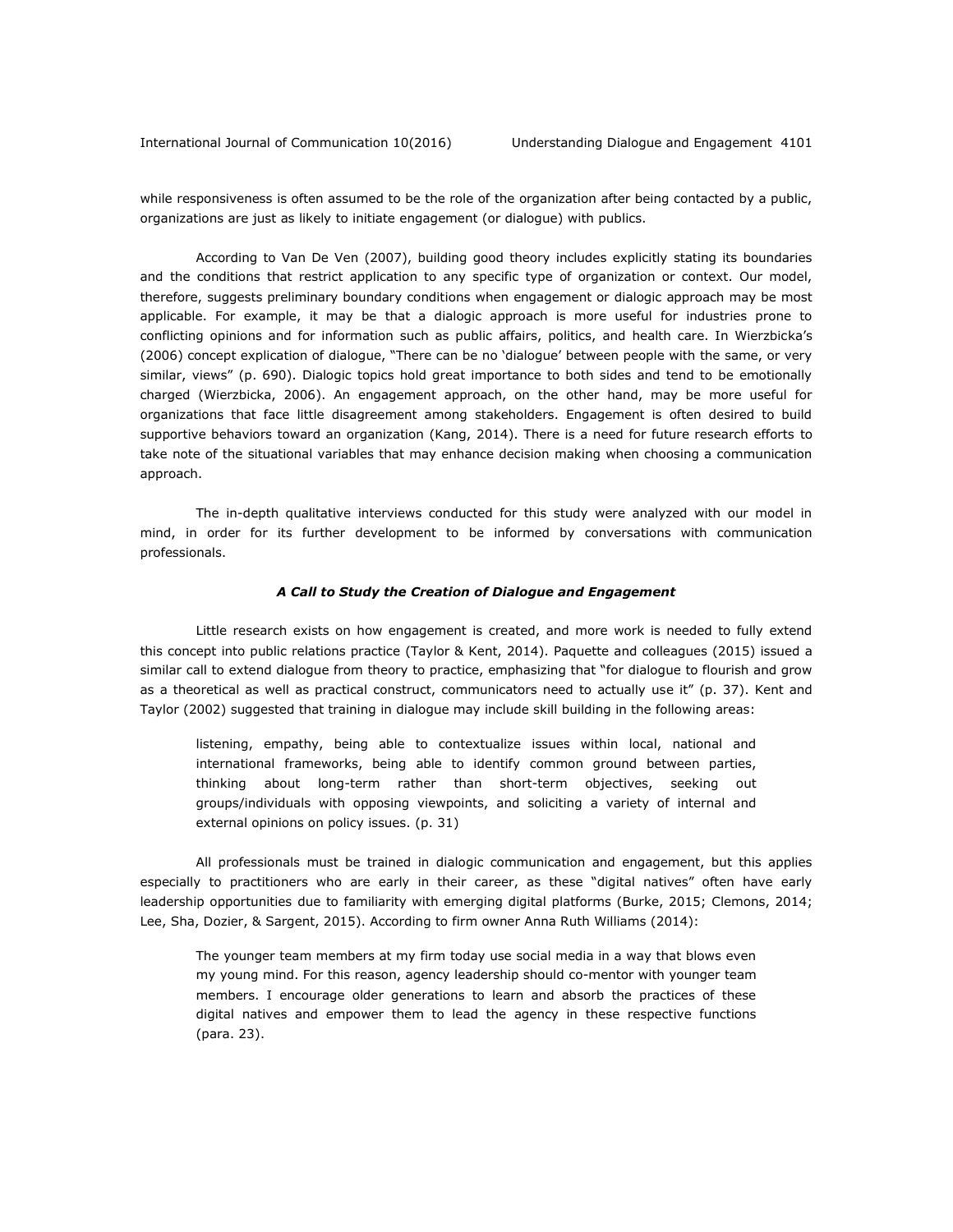

*Figure 1. A cocreational model for engagement and dialogue.*

Through social media technologies, the scope of public relations has grown to include more opportunities for direct interaction with stakeholders on a very public stage. A primary way organizations are initiating relationships is responding and interacting is through interactive forms of writing, as opposed to more monologic writing forms.

The traditional public relations (PR) university curriculum has not yet fully integrated ways to prepare students for dialogic, interactive forms of communication. As one example, most PR writing textbooks focus primarily on one-way communication vehicles such as news releases, brochures, speeches, and so on. Although many texts now include a chapter on social media writing, the content generally discusses organizationally created of writing, such as developing blog posts and Web copy, without focusing on how to develop skills that take into account the role of the audience in actively reacting and contributing to conversations. Future courses and training need to focus on how to develop the types of interactive, real-time writing skills that public relations professionals are likely to perform in the formative stage of their career.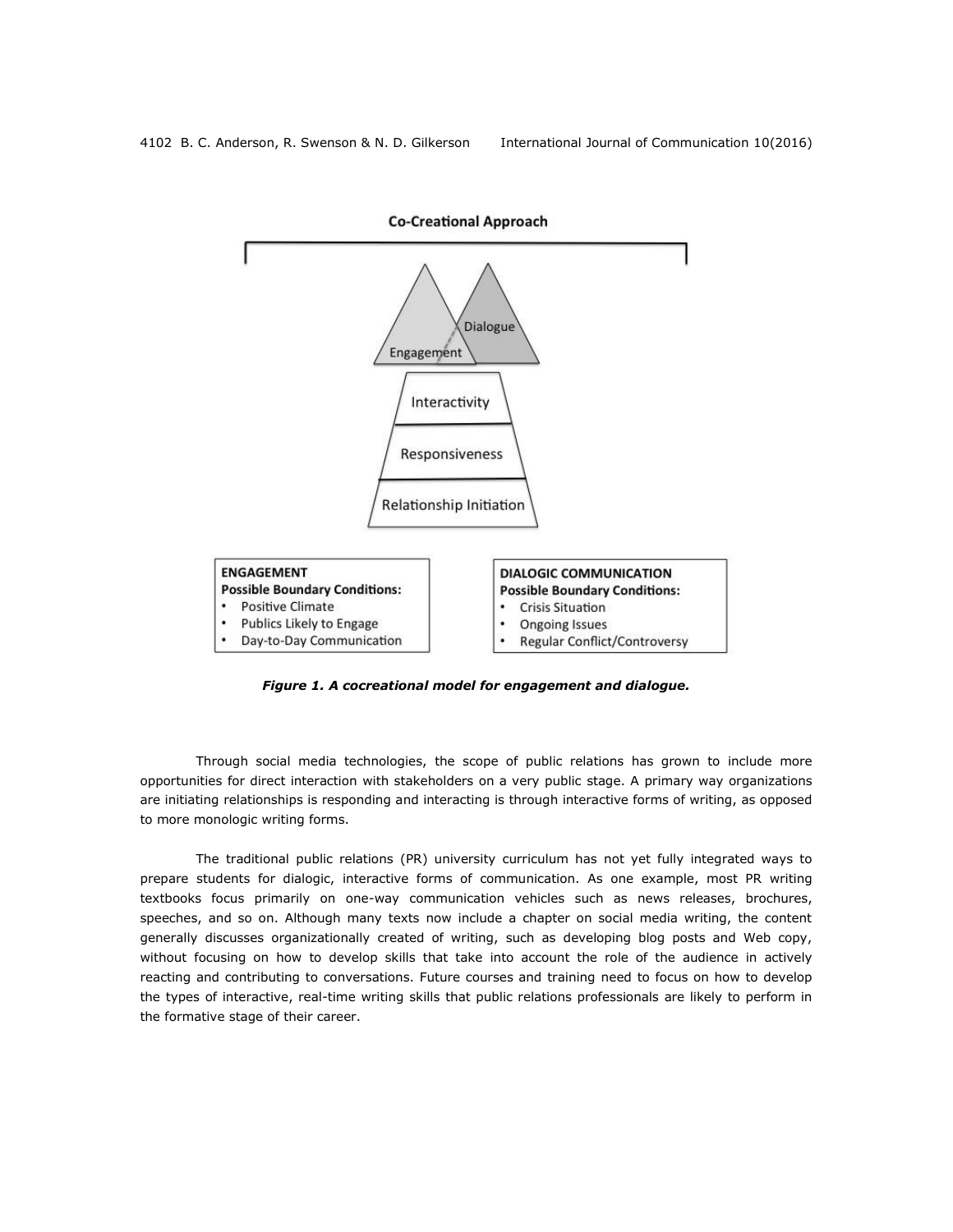This research investigates the seeming disconnect between the academic vision of dialogic communication and engagement, and the reality of the public relations practice by: (a) talking with top social media professionals at international firms at the forefront of training staff and clients (the "digital evangelists") about how engagement and dialogue are created, (b) comparing their descriptions of online communication to the terms responsiveness, interactivity, engagement, and dialogue, as carefully defined in this study, and (c) exploring how PR professionals recommend preparing a new generation of graduates to engage with audiences using two-way communication.

#### **Method**

#### *Research Questions*

This research examines how PR practitioners communicate with publics online and what skill building is needed in engagement and dialogue. It focuses on *real-time writing*, a term we use to describe two-way written exchange between an organization and publics via social media channels and where some degree of feedback is involved. Ideally, the message sender and receiver should both have the ability to contribute to a conversation where the messages exchanged relate to one another (as opposed to each party simply broadcasting information without listening or directly responding to one another). The definition follows Kiousis (2002) and Rafaeli's (1988) explications of interactivity.

This study is most interested in the process public relations professionals use, rather than in the technological features themselves. We wanted determine to what degree professionals used terms like *engagement, interactivity*, and *dialogue* in descriptions of their work when they were not primed in advance to use these terms.

Our research posed the following questions:

- *RQ1a: Have the type of writing skills needed changed for a digital, social media world? Are they different from writing skills needed to write more traditional pieces?*
- *RQ1b: (How) do professionals need to be trained to write in a real-time style? What are some methods that can be used to teach digital writing skills?*
- *RQ2a: Are professionals in the early stages of their careers responsible for higher stakes communication with the public than in the past, due to social media responsibilities?*
- *RQ2b: If so, what recommendations do professionals have for how to prepare for these higher stakes responsibilities?*

#### *Participants*

We used rankings information to create a list of top PR firms that were then approached to participate in this study, including the five largest publicly held; five largest independently owned; and five largest "local" PR agencies (local shops were based in a large midwestern PR market in the United States).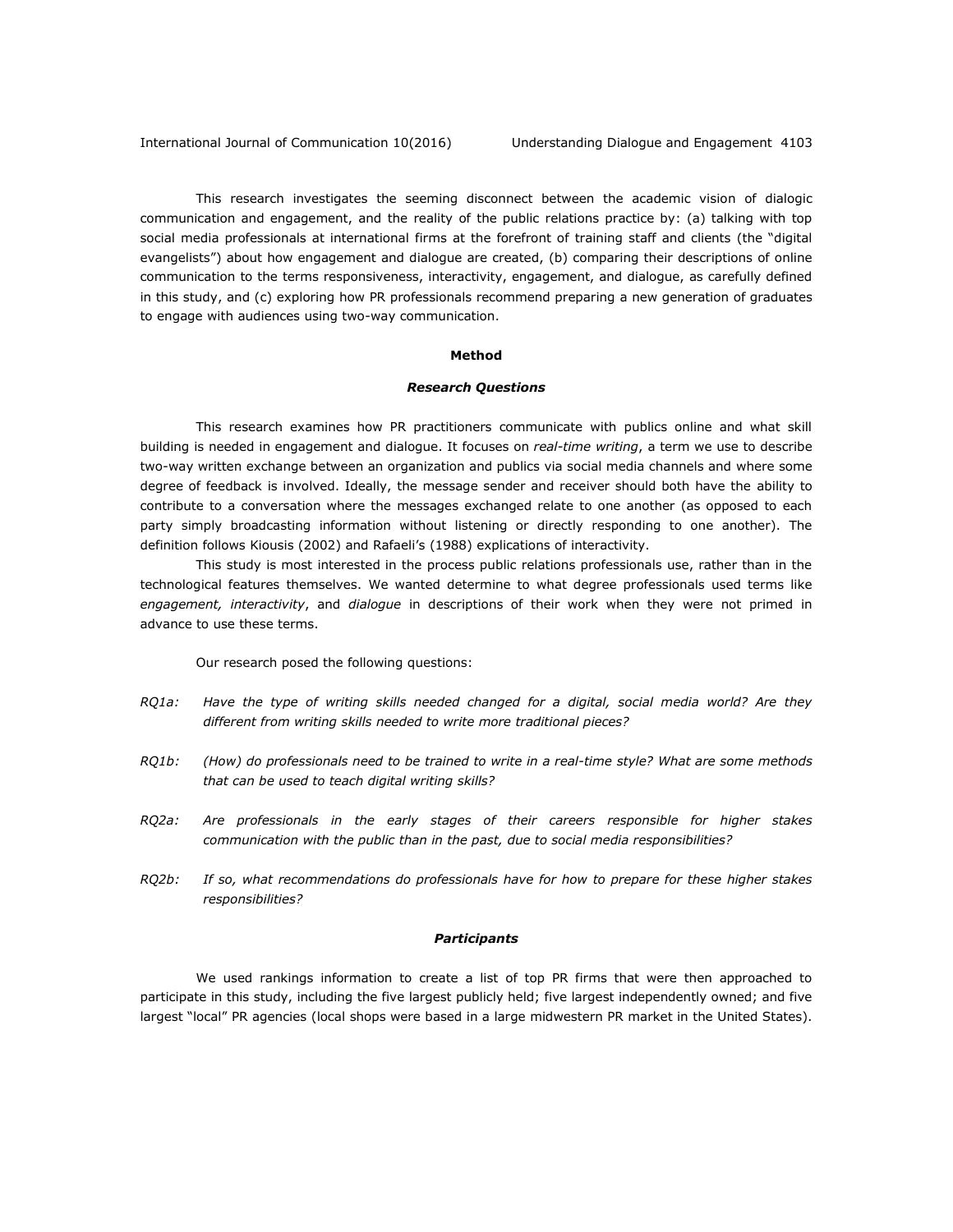Our final list included 15 agencies, ranging from local to worldwide firms (e.g., Burson Marsteller, Fleishman Hillard, Ruder Finn, Waggener Edstrom Worldwide, Weber Shandwick).

Using a LinkedIn search, we identified mid- to senior-level practitioners specializing in social media and/or digital roles, with titles such as *senior vice president of digital*. For the purposes of this study, we used the terms *social media*" and *digital media* interchangeably. *Social media* can be considered as the more specialized term, as it refers to communication that takes place specifically on social media channels such as Facebook and Twitter. *Digital media* often is used as a broader, more inclusive term. We included both terms in our search, as public relations professionals with either "digital" or "social media" titles are most typically those in charge of two-way communication efforts with publics using the latest computer-mediated technologies.

We contacted two professionals from each firm, with a general goal of interviewing one expert from each agency. Our final sample included 16 professionals representing 13 of the 15 agencies (we interviewed two professionals from three of the agencies on the list). The participants' responses generated 54 single-spaced pages of data.

#### *Analysis*

We first organized the data using Strauss and Corbin's (1998) open coding procedure to group responses into categories of themes that emerged from the data. Then we examined relationships between categories and subcategories using axial coding "to form more precise and complete explanations about phenomena" (Strauss & Corbin, 1998, p. 124).

Next, we reported the basic responses to the research questions, which were valuable because they offered recommendations for building skills. And finally, we compared the responses to our model to analyze to what degree public relations professionals use responsiveness, interactivity, engagement, and dialogue levels of online communication. For the analysis, we further defined the nondialogic path of engagement in our model as communication beyond basic interactive exchanges that creates ongoing conversation, community, involvement, and brand ambassadors, with a goal of creating positive supportive behaviors, while promoting mutual respect between organizations and publics.

#### **Findings**

#### *Writing Skills Needed for Digital-Eliciting Responses*

The first research question asked whether writing skills have changed, or are different, for a digital environment (RQ1a). Approximately two-thirds of respondents quickly answered, "yes," or "absolutely" when asked whether writing skills have changed as a result of digital and social media technologies. The other one-third said, "yes and no," explaining that traditional writing skills are still extremely important but the needed skill set has expanded to include additional competencies.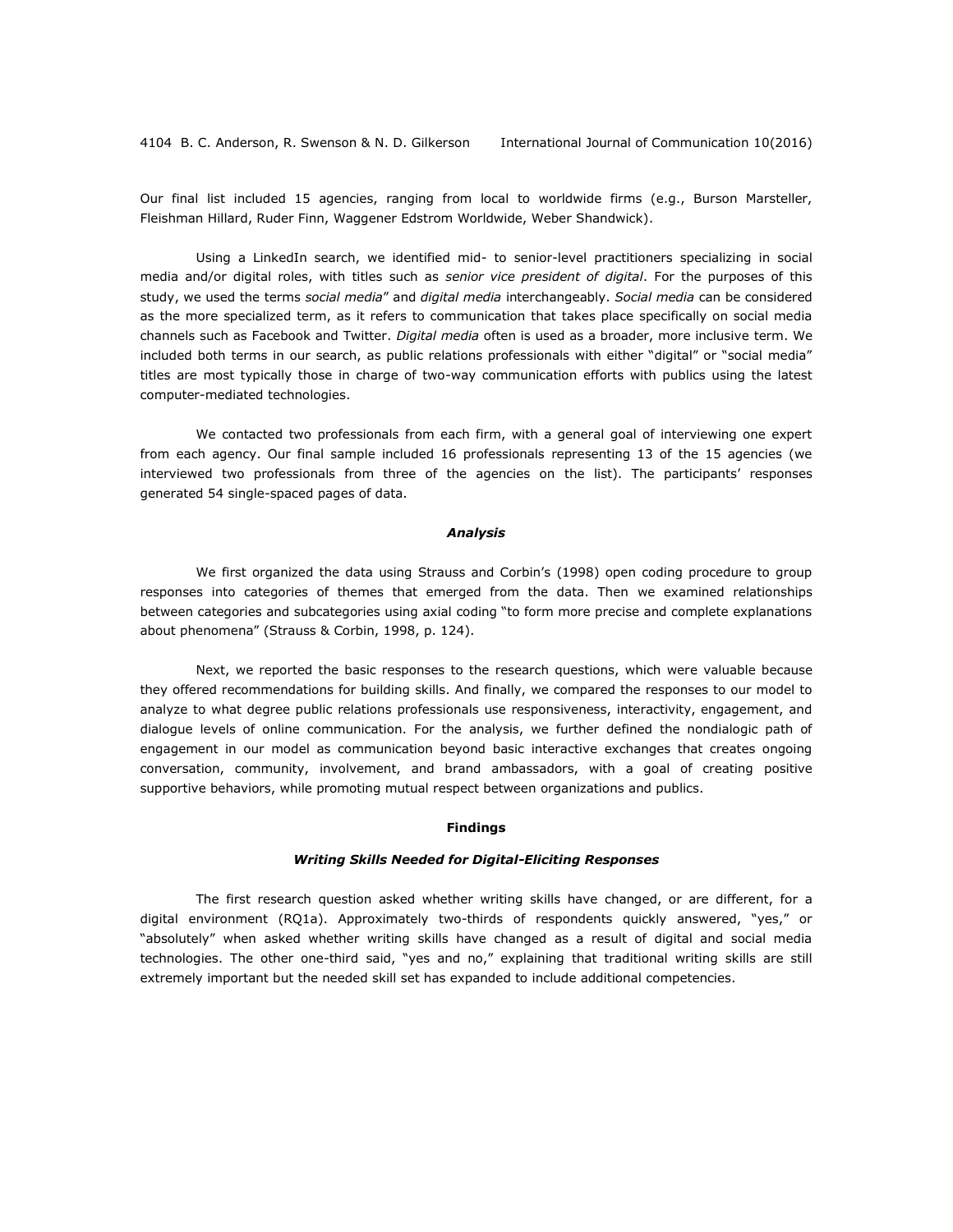All professionals interviewed agreed that writing for interactive, real-time environments, specifically, differs from traditional PR writing, although one participant qualified this response by noting that even interactive writing is not all the same; instead, it differs based on factors such as industry, social media channel, and level of formality.

As expected, professionals highlighted the need to be conversational and succinct. Other aspects of writing, however, seem to have been enhanced as a result of direct interaction with the public, given their limited attention spans, compared to more traditional stakeholders such as employees, investors, or media, who arguably have more of a vested interest in communicating with organizations. While it has always been important to consider the audience, for example, the degree to which providing relevant content that adds real value has been heightened. Similarly, while creativity has been valued in the past, much social media writing is shifting toward an advertising copywriting orientation, as described by one participant (*interviewee quotes are italicized below*):

*One could argue that the skills taught to write an annual report and press release are easily scaled to writing tweets and blog posts, but my experience is that copywriters trained in writing copy are the most adaptable and best choice for both short- and longform writing.*

Additionally, several aspects of the writing process are unique to social media. Today's PR professionals must consider using keywords that will enhance search engine optimization (SEO). The majority of interview participants talked extensively about the role brand voice plays in social media writing. The two-way nature of social media is reflected in the concern for writing in a way that will engage audiences and elicit the desired response, as measured by analytics: *"My firm recently hired an email writer, who has improved the response rate of our email marketing campaigns."*

Finally, respondents emphasized the importance of understanding how every tweet and post fits as a part of the overall strategic whole. Similarly, in digital writing, text is now just one part of a larger visual and creative process. When telling online stories, students and early career professionals need a basic understanding of multimedia content production:

*I think anybody coming into social and digital media needs to really understand what the currency of social and digital media is and that's content, and you've got to be able to at*  least have the sense of how this stuff gets put together. You have to have a sense of *how to work with designers, developers, producers. Social media is visual media; it's not really about text-based content anymore.*

In reflecting on the types of writing skills public relations professionals need to develop in a transforming online communication environment (RQ1a), most of the participants focused on the organizational creation of content that will elicit a response from audiences (with potential for higher levels of interactivity, engagement, and/or dialogue after attracting an initial response).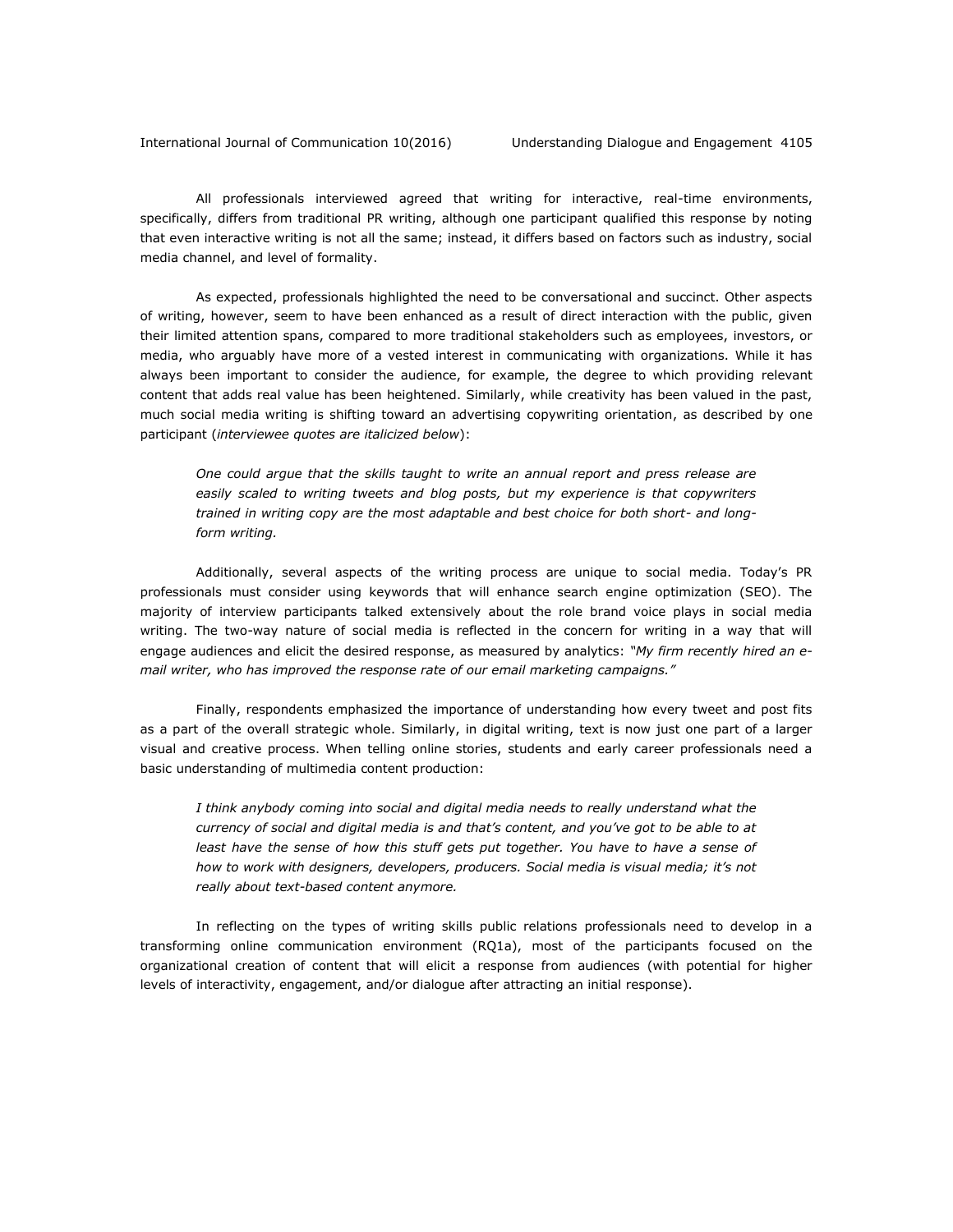#### *Developing Interactive Writing Skills—Engagement and Dialogue-Level Thinking*

Interview participants offered several suggestions in response to the research question asking about developing real-time writing skills (RQ1b), including observing the masters who manage online communities well, completing tone of voice exercises that make it easier to respond quickly, observing reactions to different messages and responses via analytics or peer groups, and creating simulations and scenarios that provide practice under pressure.

Several interview participants indicated that they are extremely careful in the hiring process because good judgment and a high level of trust are even more important when early career professionals are given social media responsibility. Further, some of our interviewees expressed the need for better real-time training in writing after college, indicating that the results of this study are applicable both to professors and practitioners:

*I don't think this [real-time writing training] is probably happening enough right now for any of us. I think it's kind of media training for real-time social media interaction. I think that we've got to make sure that people are being media trained, who are going to be speaking on behalf of an organization, are media trained for the social environment as well. Because when you're having that real-time dialogue, you don't have the ability to sit with it for a little while or think about your answer. When you're in the middle of that Twitter chat, you don't have that luxury.*

When articulating how to develop real-time writing skills (RQ1b), interview participants used examples that suggested the need for ongoing communication (managing online communities) and more dialogic and engagement-level thinking (emphasizing good judgment and trust).

#### *High-Stakes Communication Responsibilities—Less Dialogic Openness*

The second research question asked whether early career social media professionals have higher stakes communication responsibilities today than in the past (RQ2a). Half of respondents agreed that early career professionals are responsible for higher stakes communication than in the past due to social media, and another quarter stated that they are but shouldn't be. To that end, one respondent explained that this was true when social media was in its early stages, but as it becomes more mainstream, this is changing. Two others stated that it depends on the company; for example, early career professionals at smaller companies are often given high levels of social media responsibility, but there is generally more senior-level oversight and social media mentorship at larger companies. None of the professionals interviewed completely disagreed that at least some professionals are given a high level of social media responsibility very early in their careers—for better or for worse.

Several interview participants shared that early career professionals do have more opportunity to communicate very publicly and directly with publics than ever before, which can seem like a chance to shine, but these experts also emphasized the high risks to both individuals and brands that can occur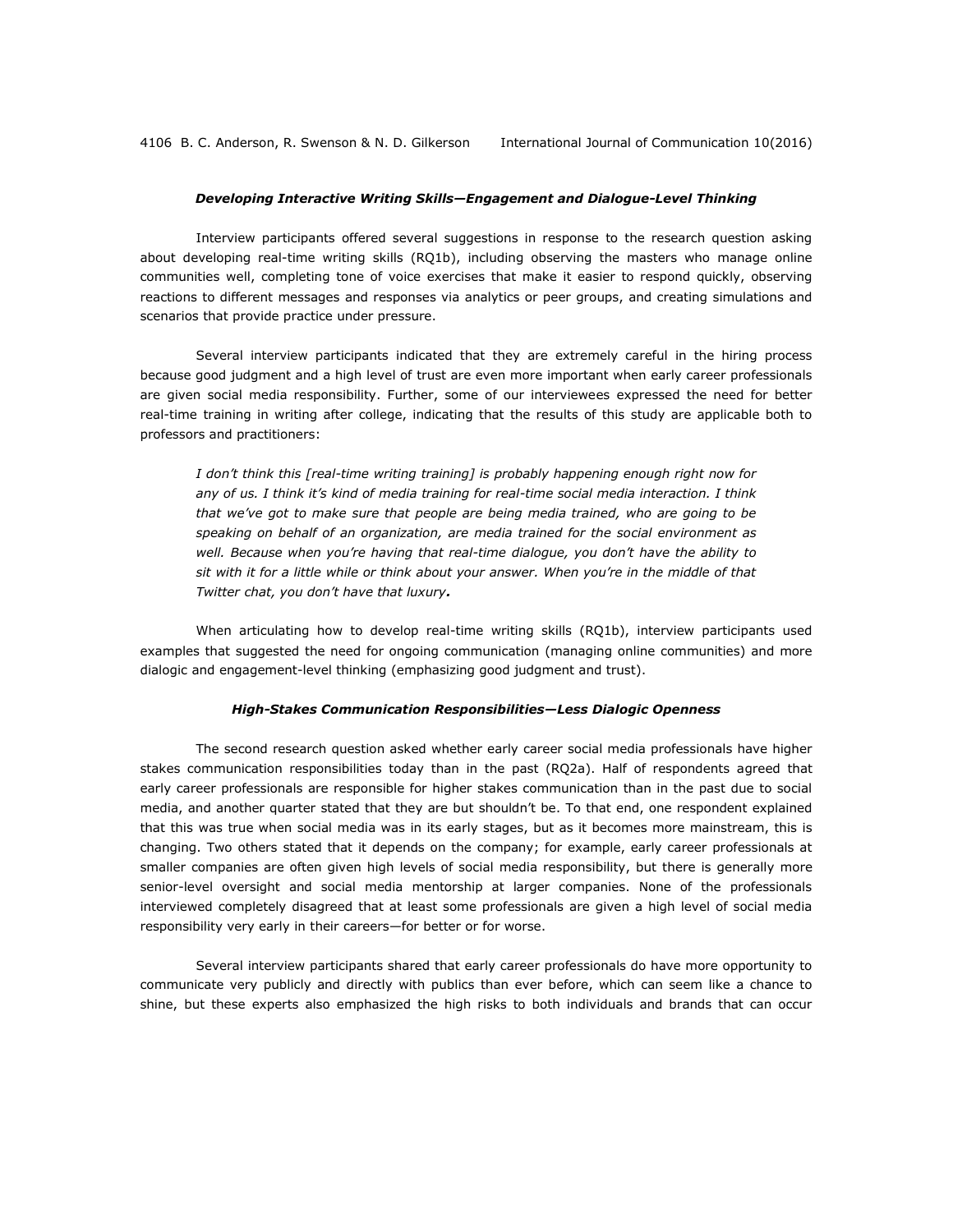without consulting a senior team: *"Being in charge of something so public and 'out there' may seem like a great opportunity, but I can promise you, it's really a recipe for disaster."*

Interestingly, some participants pointed out that the biggest problems often occur when PR professionals are engaged in more spontaneous posts or responses to comments, rather than in sending out carefully planned and preapproved content, or even in dealing with a crisis, as senior PR leaders are generally highly involved in crisis situations: *"What I have observed is that fewer mistakes are made on the crisis side in real time response, and more are made in the planned editorial calendar, when the unintended consequences arise from an insensitive or careless post."*

Asking participants directly about high-stakes communication (RQ2a) turned the conversation to an emphasis on risk reduction and caution about spontaneous communication, reflecting a less dialogic approach.

#### *Building High-Stakes Communication Skills—Careful Reponses*

In response to how to prepare high-stakes writing responsibilities (RQ2b), experts recommended that early career professionals build skills in responding appropriately to potentially problematic comments. Ideas included developing a "response matrix" in advance to help PR specialists know how to handle routine types of comments or requests, preparing junior PR team members to identify when an online conversation may be beginning to escalate and at what point to ask for a supervisor's help, and asking mentors or senior team members to evaluate drafts of responses before sending. One participant said, for example:

*I'm going to try to equip them with what their tone of voice should be, how they should engage, what, if they don't know the answer, how they can find that out, if somebody's challenging something, how we can partner together on responding to that individual efficiently and correctly so that that person doesn't feel like they're getting drawn into a back and forth or they're being put out there to answer something they don't feel confident doing.*

Talking specifically about high-stakes communication training (RQ2b) similarly led to recommendations that favored communication at the level of carefully controlled responsiveness rather than in ongoing exchanges.

The following tables summarize how this study conceptualizes responsiveness, interactivity, engagement, and dialogue, as informed by academic literature. It suggests how to begin to operationalize these terms to differentiate among them and to identity which level of communication is occurring. It connects to the study findings by including an additional interview participant quote that is representative of each level of communication found in the cocreational model.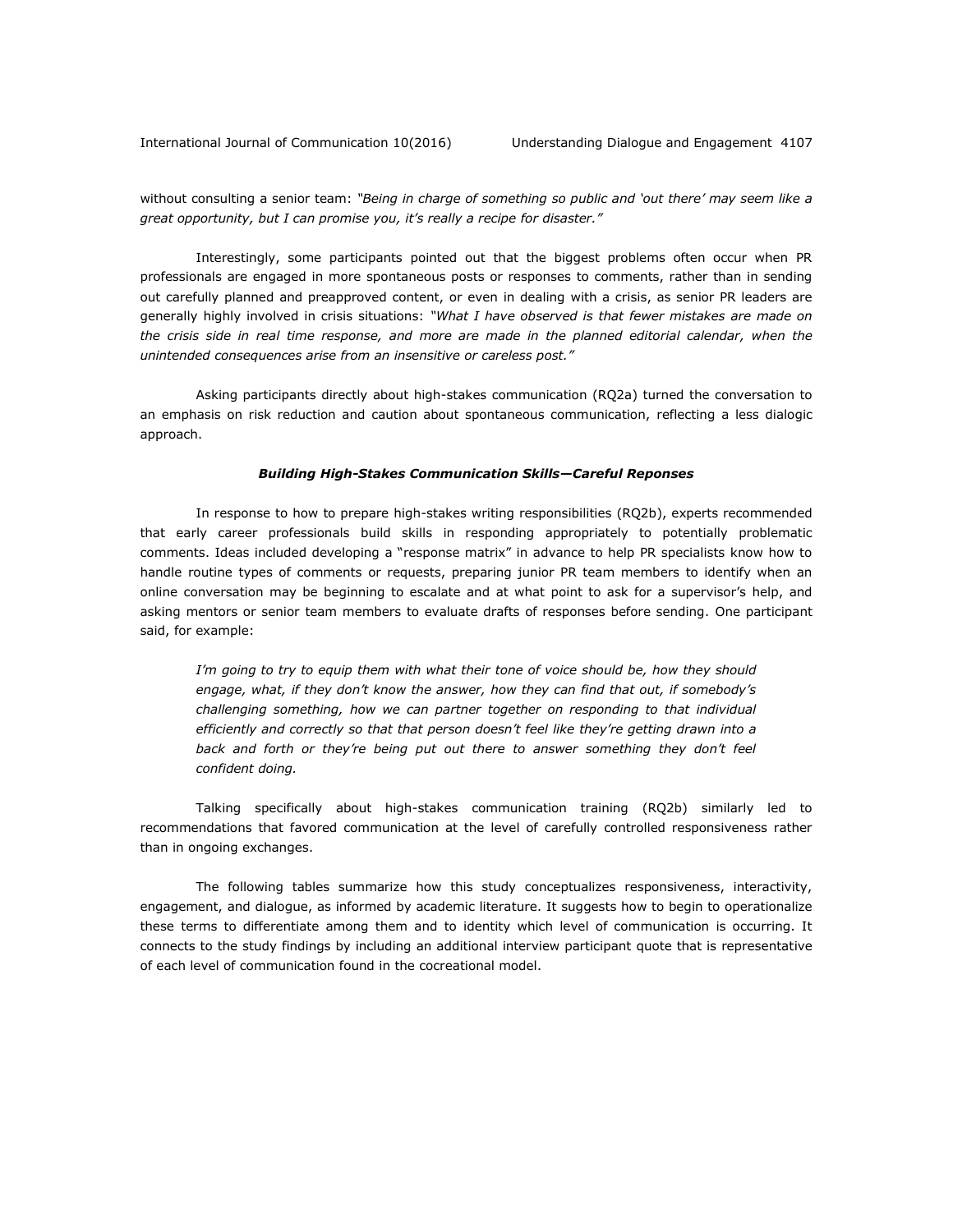| <b>Academic</b>                                                                                                                                                                                                                                                                                                                     | <b>Study</b>                                                           | <b>Study Operationalization</b>            | Representative                                                                                                                                                                                                                                                                      |
|-------------------------------------------------------------------------------------------------------------------------------------------------------------------------------------------------------------------------------------------------------------------------------------------------------------------------------------|------------------------------------------------------------------------|--------------------------------------------|-------------------------------------------------------------------------------------------------------------------------------------------------------------------------------------------------------------------------------------------------------------------------------------|
| <b>Definition</b>                                                                                                                                                                                                                                                                                                                   | Conceptualization                                                      |                                            | <b>Findings</b>                                                                                                                                                                                                                                                                     |
| <b>Responsiveness</b>                                                                                                                                                                                                                                                                                                               |                                                                        |                                            |                                                                                                                                                                                                                                                                                     |
| Responsiveness is an<br>organization's<br>willingness and<br>ability to respond to<br>referrals by individual<br>public members, and<br>can have either<br>positive or negative<br>consequences<br>depending on the<br>degree to which the<br>responses are<br>perceived to be<br>timely and relevant.<br>(Avidar, 2013, p.<br>442) | A first-time<br>response sent in<br>reaction to an initial<br>message. | $\rightarrow$ Organizatio<br>Audience<br>n | "When writing for<br>social media, the<br>goal is to spark an<br>immediate<br>reaction. Whether<br>that's a like,<br>comment, share,<br>retweet, click-<br>through, etc. The<br>writer needs to<br>truly understand<br>the audience and<br>write content that<br>they'll react to." |

*Table 1. Responsiveness—From Definition to Practice.*

| Table 2. Interactivity-From Definition to Practice. |
|-----------------------------------------------------|
|-----------------------------------------------------|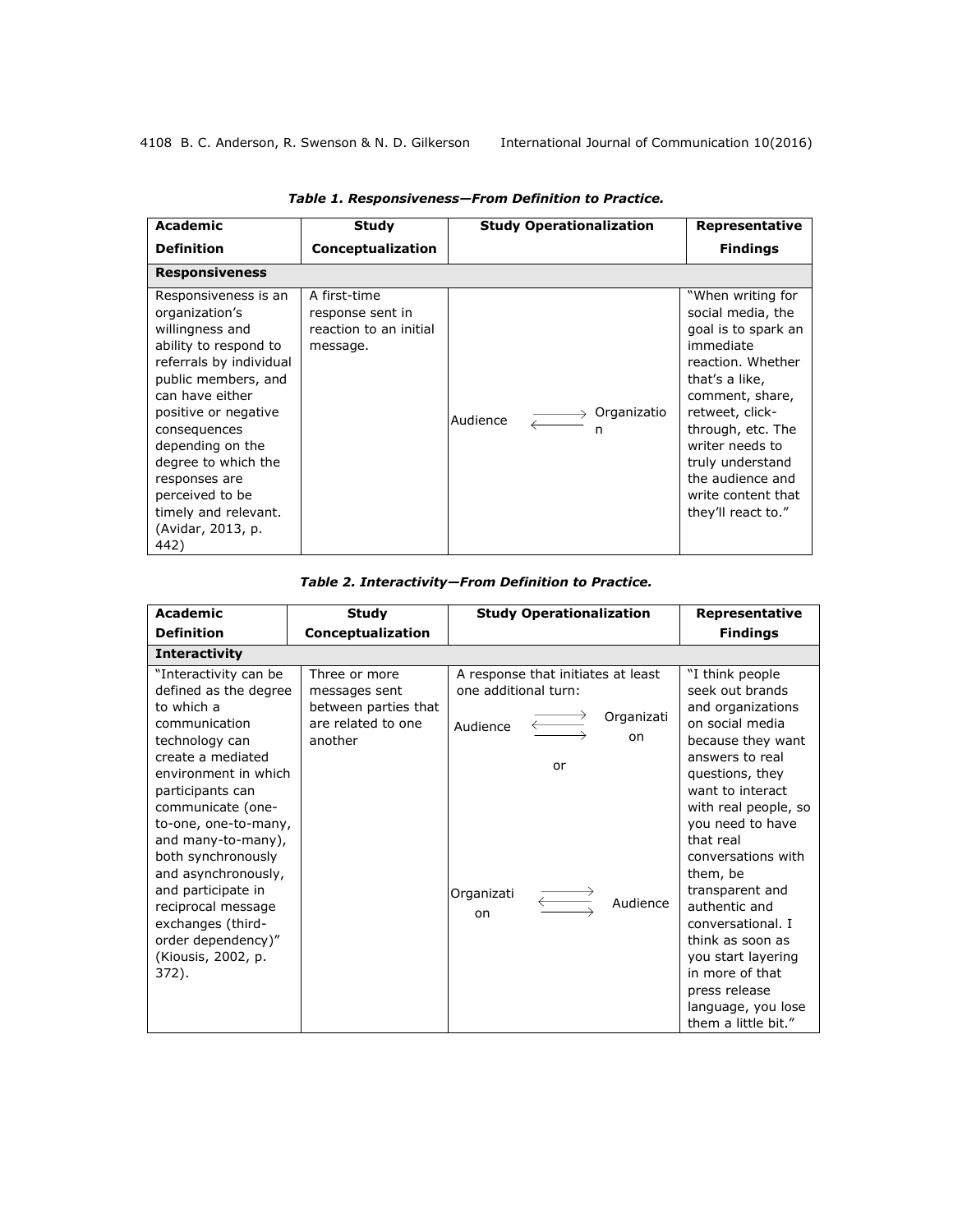| Academic                                                                                                                                                                                                                                                                          | <b>Study</b>                                                                                                                                                                                       | <b>Study Operationalization</b>                                                               | Representative                                                                                                                                                                                                                         |  |  |  |
|-----------------------------------------------------------------------------------------------------------------------------------------------------------------------------------------------------------------------------------------------------------------------------------|----------------------------------------------------------------------------------------------------------------------------------------------------------------------------------------------------|-----------------------------------------------------------------------------------------------|----------------------------------------------------------------------------------------------------------------------------------------------------------------------------------------------------------------------------------------|--|--|--|
| <b>Definition</b>                                                                                                                                                                                                                                                                 | Conceptualization                                                                                                                                                                                  |                                                                                               | <b>Findings</b>                                                                                                                                                                                                                        |  |  |  |
| <b>Engagement</b>                                                                                                                                                                                                                                                                 |                                                                                                                                                                                                    |                                                                                               |                                                                                                                                                                                                                                        |  |  |  |
| Engagement is "an<br>affective motivational<br>mediator that leads<br>individuals' trust and<br>satisfaction (key<br>antecedents) to be<br>displayed in<br>supportive behavioral<br>intentions for an<br>organization (loyalty)<br>and positive WOM)"<br>(Kang, 2014, p.<br>401). | A motivation for<br>both parties to<br>participate in a<br>series of ongoing<br>communication<br>actions that takes<br>place in an<br>environment that<br>has relationship-<br>building potential. | Passionate<br>Invested<br>Audience $\leftarrow$<br>Organization<br>Connected to Issue / Brand | "[Critical skills include]<br>influencer identification<br>and engagement-how<br>to identify meaningful<br>influencers who are<br>relevant to the category<br>and how to engage with<br>them in a way that is<br>mutually beneficial." |  |  |  |

## *Table 3. Engagement—From Definition to Practice.*

# *Table 4. Dialogue—From Definition to Practice.*

| <b>Academic</b>                                                                                                                                                                                                                       | <b>Study</b>                                                                                                                                                        | <b>Study Operationalization</b>                                                                                                                                                                  | Representative                                                                                                                                                                                                                                                                                                                                                                                                                                                                                                                                                       |
|---------------------------------------------------------------------------------------------------------------------------------------------------------------------------------------------------------------------------------------|---------------------------------------------------------------------------------------------------------------------------------------------------------------------|--------------------------------------------------------------------------------------------------------------------------------------------------------------------------------------------------|----------------------------------------------------------------------------------------------------------------------------------------------------------------------------------------------------------------------------------------------------------------------------------------------------------------------------------------------------------------------------------------------------------------------------------------------------------------------------------------------------------------------------------------------------------------------|
| <b>Definition</b>                                                                                                                                                                                                                     | Conceptualization                                                                                                                                                   |                                                                                                                                                                                                  | <b>Findings</b>                                                                                                                                                                                                                                                                                                                                                                                                                                                                                                                                                      |
| <b>Dialogue</b>                                                                                                                                                                                                                       |                                                                                                                                                                     |                                                                                                                                                                                                  |                                                                                                                                                                                                                                                                                                                                                                                                                                                                                                                                                                      |
| Dialogue is a product<br>of ongoing<br>communication and<br>ethical relationships<br>(Kent & Taylor, 1998,<br>2002). Understanding<br>and openness to new<br>possibilities are the<br>main goals (Kent &<br>Taylor, 2014, p.<br>389). | A series of ongoing<br>communication<br>events for the<br>purpose of solving a<br>problem or issue<br>between parties who<br>are both open to<br>listen and change. | Understanding<br>$\mathcal{O}p_{\mathcal{C}l \mathcal{D} \mathcal{C} \mathcal{S} \mathcal{S}}$<br>Dialogic Approach<br>Audience $\leftarrow$<br>- Organization<br><b>Problem-Solving Mindset</b> | "I think we've seen no<br>shortage of campaigns,<br>especially from<br>companies that have a<br>fair amount of activism<br>around them $\ldots$<br>energy companies or<br>pharmaceutical<br>companies or whoever.<br>. where the activists<br>quickly kind of come in<br>to these social<br>environments and take<br>it over. I think for every<br>company, you've got to<br>be very in tune and in<br>touch with your<br>audience, with your<br>detractors and you've<br>got to think about how<br>your presence within a<br>social environment<br>might be taken." |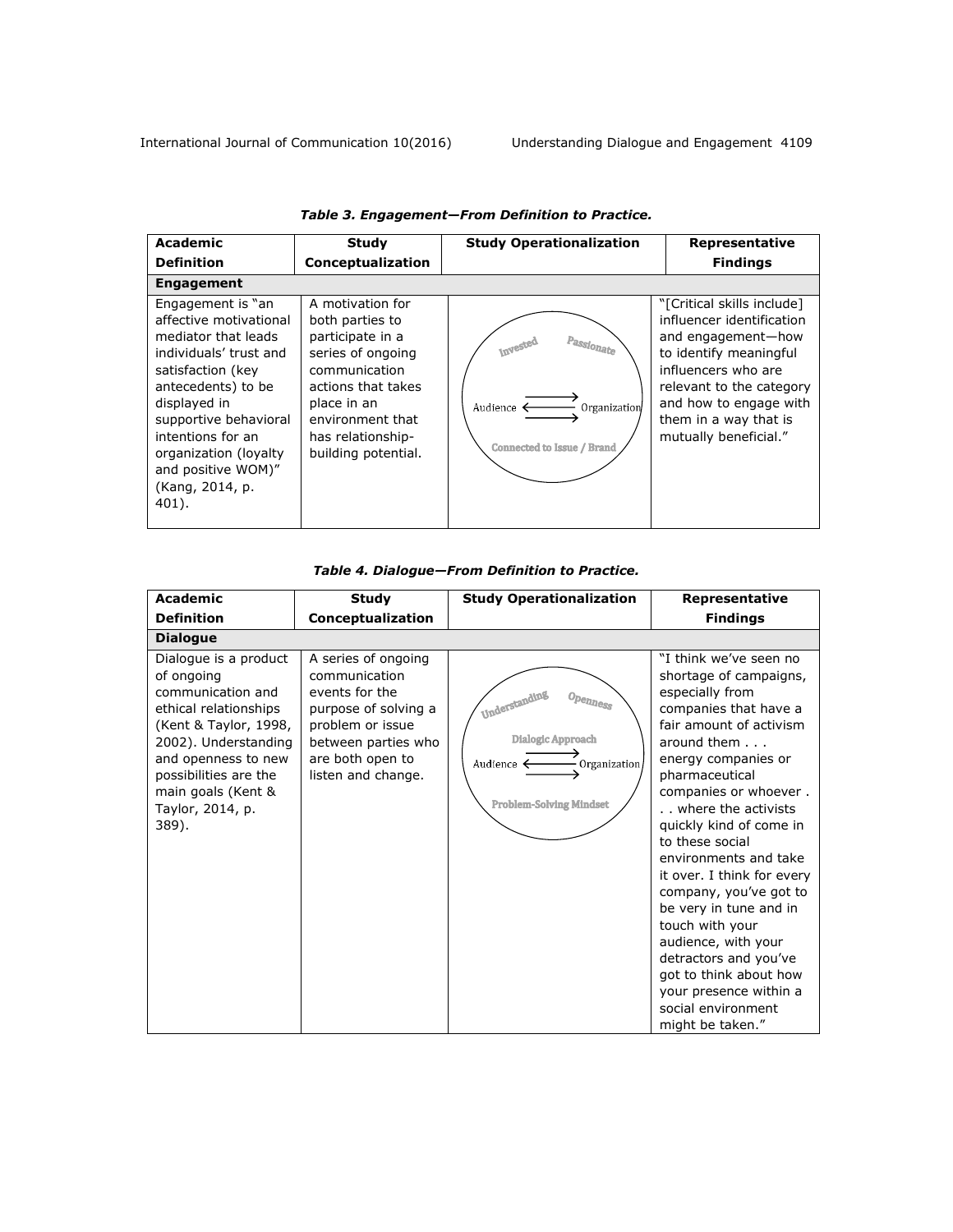#### **Discussion**

#### *Writing Skills Needed for Digital Communication*

The skills professionals recommended developing for digital writing skills (RQ1a) mostly represent a focus on the *responsiveness* level. One example is the objective for online content to elicit the *desired response,* which does not reflect a dialogic orientation in that it favors the objectives of the organization more than those of the public. Many writing skills the participants discussed reflected an interest in gaining attention in hopes of getting audiences to respond, such as the need to be *succinct,* to use *creativity,* and to ensure that publics see messages in the first place through the use of SEO keywords. It is interesting that one participant did directly refer to engagement in terms of writing in a way that would engage audiences, but the example used, of hiring an email writer to increase email marketing response rates, indicated operationalization at the responsiveness level of communication.

The importance participants placed on developing brand voice showed a potential for relationship building at the engagement level, in that it begins to address how individuals form relationships with brands or organizations. The reference to conversational writing also holds potential for creating engagement.

Although many participants' descriptions reflected primarily building-block stages rather than fully dialogic communication, the focus on developing relevant content that adds real value to publics reflects Kent and Taylor's (2002) tenets of mutuality, empathy, risk, and commitment by recognizing the importance of the goals and interests of the publics, and not just of the organization.

#### *Developing Interactive Writing Skills*

The ability to develop genuine trust is a key element of dialogic communication, as well as an antecedent to engagement, so it is perhaps not surprising that social media leaders consider trust to be essential in both hiring and assigning social media management responsibilities to early career professionals.

The digital communicators in our study also confirmed that real-time interactive writing requires practice. The real-time and/or rapid response time that stakeholders expect requires an ability to think clearly and quickly, which careful preparation can facilitate. This illustrates a focus on the responsiveness level of exchange.

Input from seasoned communicators appears to be an important part of training the next generation. Experience can aid judgment and decision making, so training could incorporate a team or mentorship approach.

The interviewees also mentioned monitoring analytics and adjusting responses accordingly. Again, this could be viewed as either attempting to asymmetrically manipulate publics or to symmetrically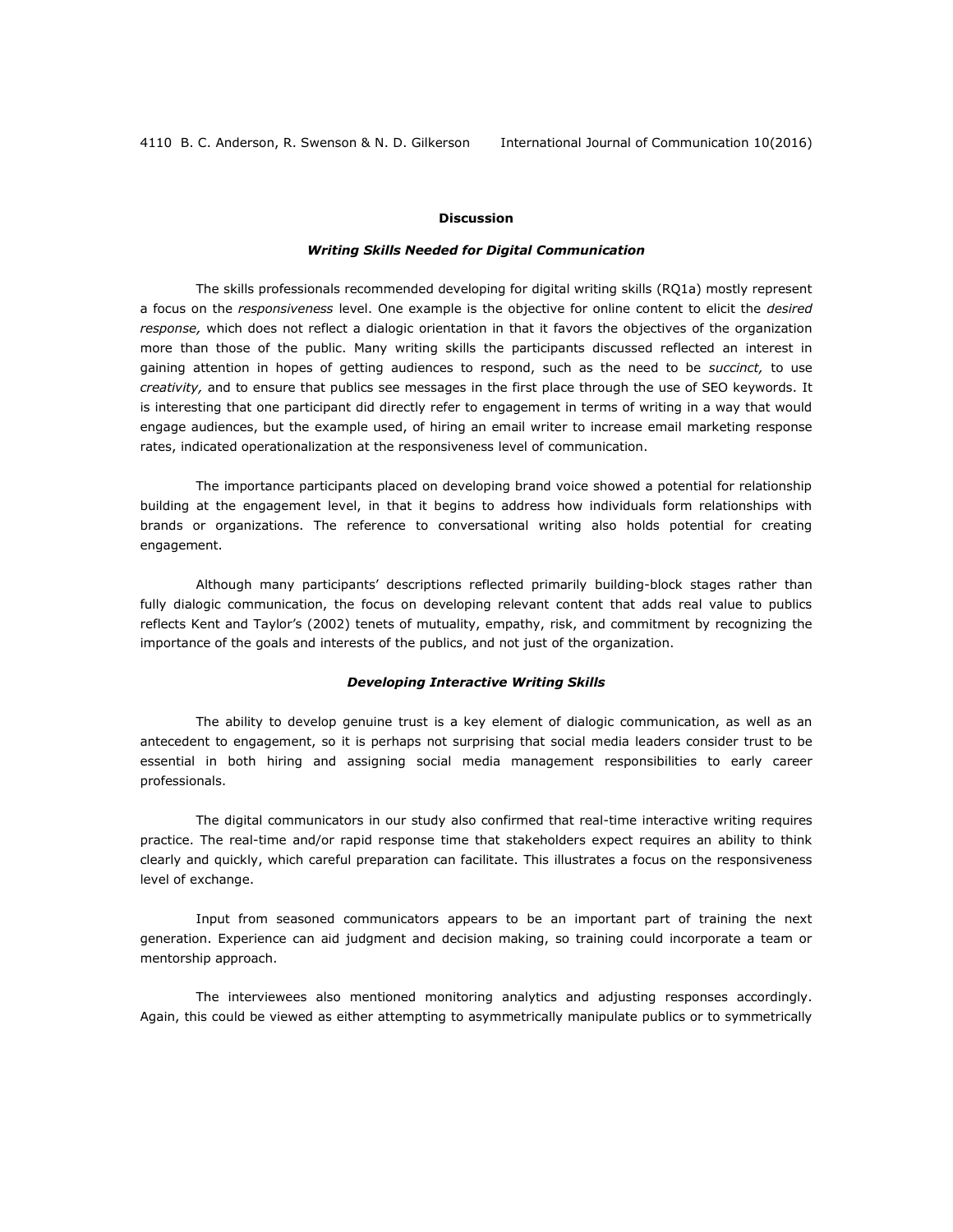listen and make adjustments, likely depending on the motivation for use as opposed to being an inherent property of analytics tools themselves. Future research could focus on this iterative, two-way communication process.

#### *Preparing for Higher Stakes Communication*

Asking social media PR experts about high-stakes online communication had the potential to reveal a dialogic orientation in which public relations representatives were more comfortable with less controlled communication environments and where organizations and publics were willing to take more risks. While the findings from the first research question in this study indicate that organizations go to great lengths to initiate relationships with—or at least responses from—publics, findings from this second research question suggest that when it comes to higher stakes—or more risky—communication topics, organizations want to limit potential missteps.

Despite the fact that high-profile communication introduces a clear potential of risk to organizations, agency digital media strategists appear to be willing to entertain some risk, given the potential benefit of engaging more directly with publics than was previously possible. However, participant responses hint at the likelihood that organizations are comfortable with interactions that may lead to the type of engagement used to build supportive behaviors toward an organization (Kang, 2014), but not with emotionally charged dialogic topics (Wierzbicka, 2006).

Dialogic communication theory has long acknowledged the necessity of taking some risk in order to communicate with publics on their terms (Kent & Taylor, 2002). This current research highlights something new as well. Not only is there risk to an institution in engaging in dialogue to establish organization–public relationships, but there is increased risk to the individuals representing the organizations. Not only can one tweet damage an organization, it can seriously damage one's personal brand and individual career. This suggests an opportunity to connect dialogic and crisis communication literature more explicitly.

Top digital PR experts agree overall that early career professionals are increasingly communicating directly with publics. Professionals emphasized the very public arena where these conversations take place. Dialogic communication literature has questioned whether dialogue can, or should, take place in public, with Taylor and Kent (2014) saying, "Posting comments on a social media site is no substitute for calling someone on the telephone, or meeting others, to discuss an issue" (p. 393). However, this preference for face-to-face or voice communication can be generational, with millennials preferring computer-mediated exchanges (Bisceglia, 2014; Crosby, 2014; Rood, 2014; Shapira, 2010).

Nevertheless, it appears that most interview participants did not hold a dialogic view of communication in a public arena, instead favoring a strategy of responses that limit risk when possible. While communication practices for social media crises do suggest "taking conversations [with upset publics] offline," they often recommend continuing the conversation on private mediated channels as opposed to face-to-face means. Organizational communicators often publically encourage an angry online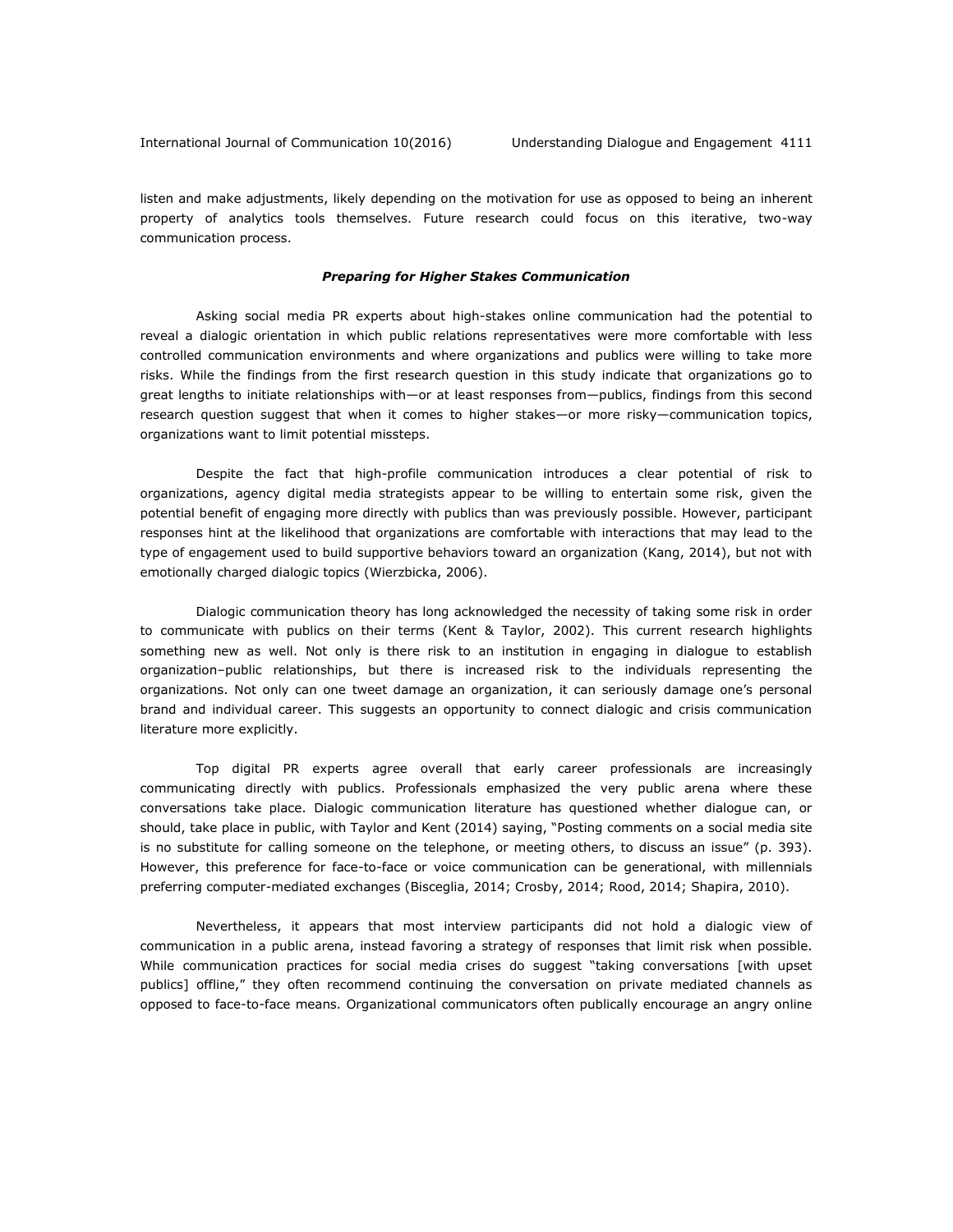commenter to "direct-message" the person who is responding on behalf of the organization*,* publicly demonstrating its responsiveness while continuing the potentially heated exchange privately.

#### *Building High-Stakes Communication Skills*

When training early career professionals for high-stakes real-time writing situations, digital media experts spoke of keeping the exchange at the responsiveness level, rather than moving up to the interactive level, by focusing on "*how we can partner together on responding to that individual efficiently and correctly so that that person doesn't feel like they're getting drawn into a back and forth."*

The discussion of creating a preplanned response matrix of potential online answers also highlights an interesting tension between spontaneity and planned communication in both the dialogic communication literature and in the findings presented here.

According to Kent and Taylor's (2002) earlier conceptualizations of dialogic theory, dialogic communication is unrehearsed and spontaneous: "Dialogic exchanges are not scripted nor are they predictable. . . . While dialogic interactants all have positions on issues, the urge to manipulate others through scripted exchanges is avoided in an effort to minimize coercion" (p. 28).

Yet, more recent scholarship recalls that:

Pearson recognized that dialogue comes from planned, not spontaneous, communication. Although many scholars talk about social media interaction as *dialogic*, spontaneous conversations in social media are not inherently dialogic. The key difference is planned versus spontaneous interactions. In those interactions that are planned and dialogic, everyone gets to decide if they will participate. Organizations do not simply drop out or stop participating when their goals have been met. (Taylor & Kent, 2014, p. 392)

Similarly, this study data suggests that there is a level of spontaneity required when responding in a timely manner to people who comment on a blog post, for example, but that the spontaneous responses introduce the most risk. The social media experts in our study recommend training early professionals to successfully engage in dialogue with publics by drilling them in advance on exactly how the organizational voice should sound and what some appropriate responses would be to typical comments and questions (e.g., developing a response matrix). While most descriptions in this study did not reflect dialogue, the fact that digital experts are thinking about planned versus spontaneous exchanges brings up interesting questions about what role each type of exchange may play in dialogue. Does this preplanning represent responsible preparation on the part of organizations to engage in dialogue successfully, or does it represent a more contrived, less authentic form of interaction? Or, does the degree of planning matter less than the overall mutually beneficial motivation for interacting? And, how does one measure motivation? Our research indicates this is still an area for further clarification.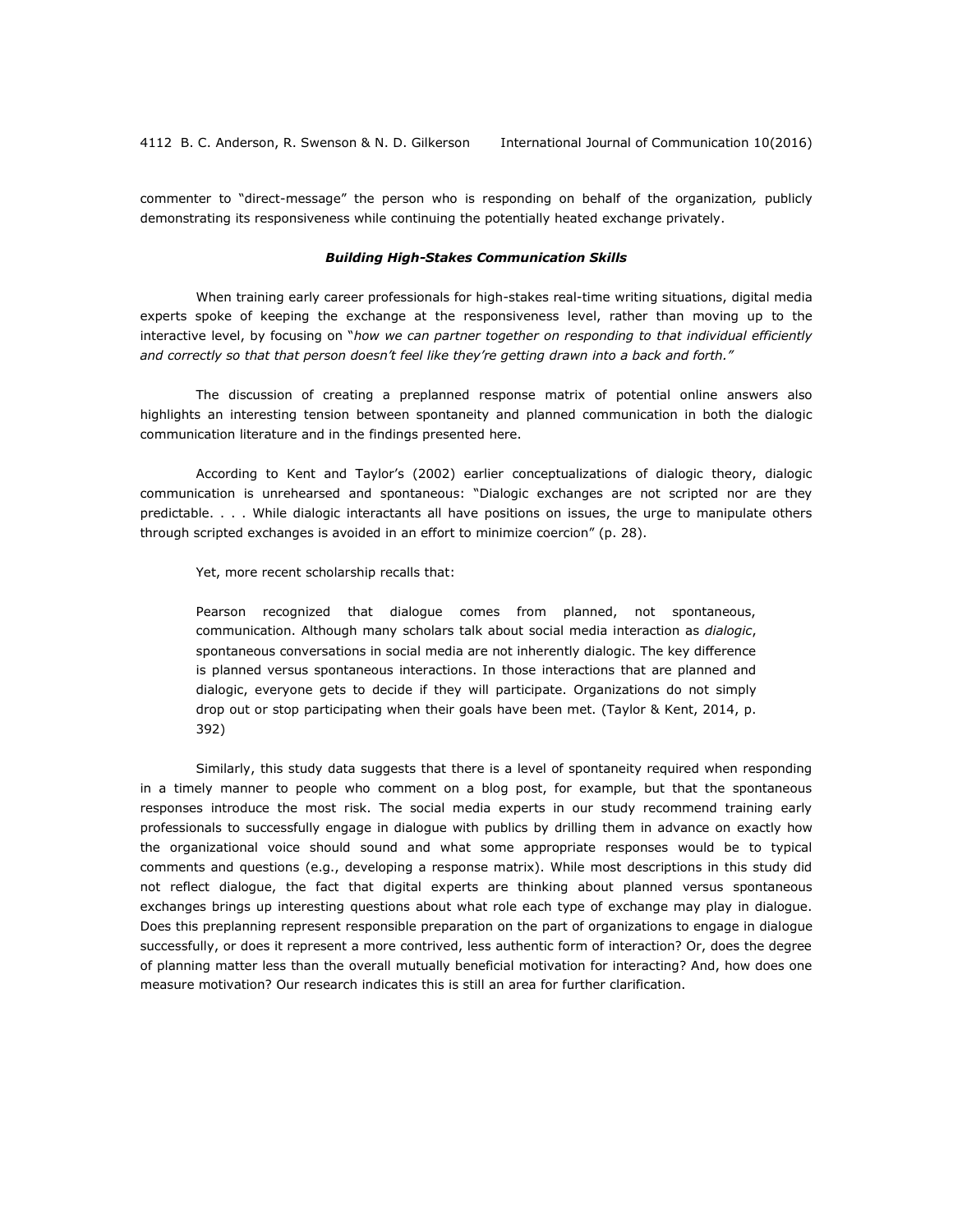#### **Conclusion**

This data begins to explore an important area of theoretical development that Taylor and Kent (2014) emphasized: how engagement is created. We began this task specifically by asking how top social media professionals use interactive writing to communicate directly with publics. Our findings indicated that conversations with professionals do reflect some natural understanding and use of relationship initiation, responsiveness, and interactivity, but less use of engagement and dialogic approaches. One limitation of the study is that in attempting not to influence or direct how social media experts described their work, we did not define for them or ask directly about engagement and dialogue. Future research should reflect on the reasons for using one approach over another. Future research also should further explore professionals' conceptual and operational definitions of engagement and dialogic communication directly. This can help researchers examine how practitioner responses compare with academic literature as they work to more fully explicate and operationalize these concepts.

One purpose of this research was to more carefully define and differentiate similar terms, suggest an initial way to operationalize them, and begin to compare these definitions with professionals' qualitative descriptions of their own online communication with publics. This foundation can be used to quantitatively study the exchanges between organizations and publics to directly categorize these sets of exchanges into the appropriate type of interaction. This is particularly important as both researchers and professionals are asked to measure social media results in a consistent and meaningful way. It also is important for future work to not only further operationalize responsiveness, interactivity, engagement, and dialogue, but to do so in a way that is scalable for real-world organizations.

These findings, combined with additional in-depth studies that involve communication professionals, can lead to rich starting points for further research and discussion, with potential research questions including:

- Can genuine dialogue take place in public online spaces?
- If dialogue is generally restricted to nonpublic settings, does this limit the application of dialogic principles to certain PR practice areas over others?
- Under what boundary conditions does it make sense for engagement, rather than dialogue, to be the end goal?
- To what extent might true dialogue occur in one-to-many interactive settings, given that many PR professionals represent large organizations with millions of stakeholders?
- What are the boundaries of dialogic communication? Is one approach more useful in specific areas of practice (e.g., issues management) than another (e.g., consumer public relations)?
- Is dialogic communication the ultimate goal of all public relations practice, or only more specialized types of organization–public relations?

Additional limitations of this study include its single methodology and relatively small sample size; further research should use a variety of research methods to study how engagement is created. For example, this research used in-depth interviews to study how digital PR professionals engage with publics through interactive writing online. Content analysis of transcripts of online dialogue between organizations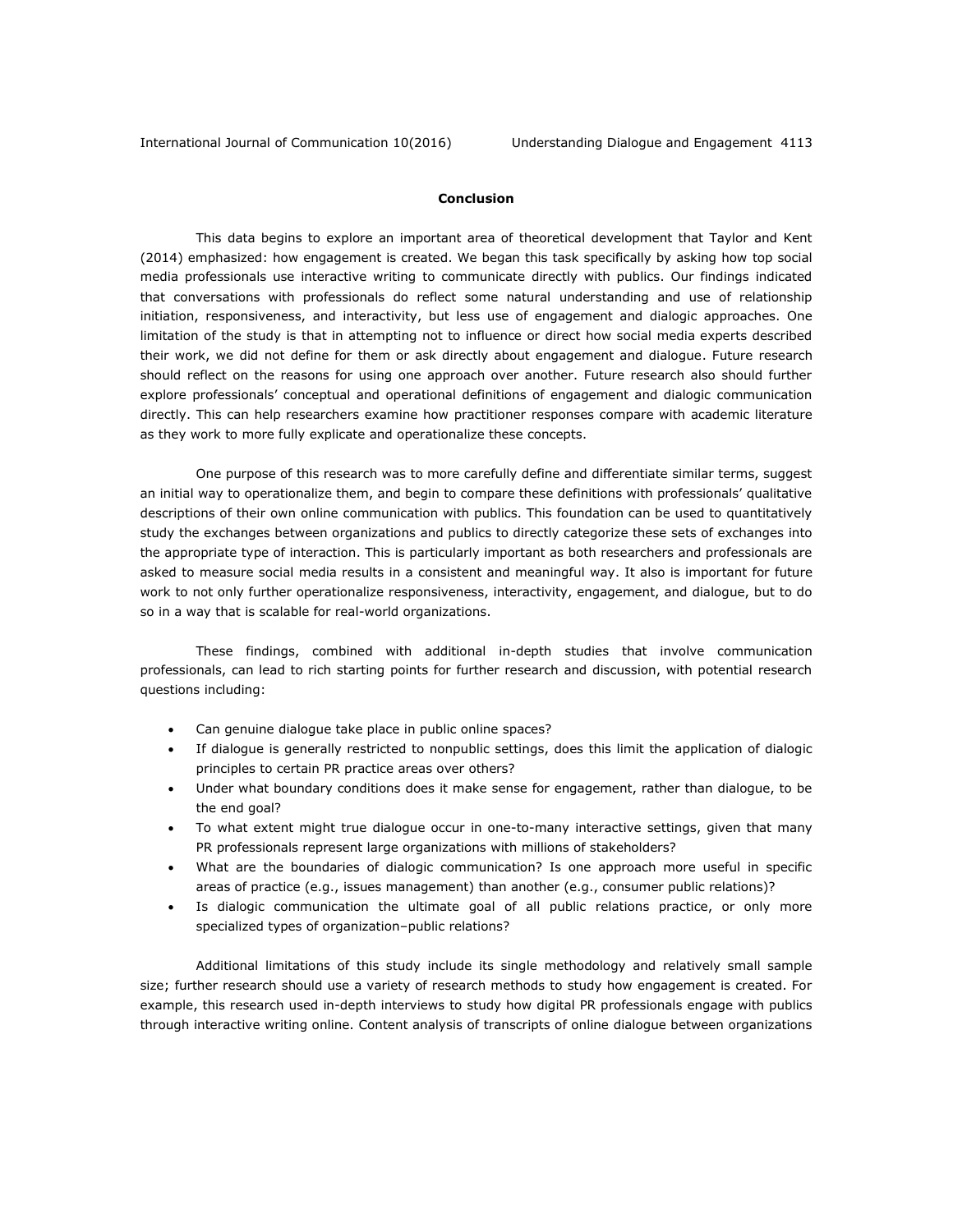and publics would be a logical next step in studying how organizations engage with publics, with a specific focus on the boundary conditions surrounding the extent to which engagement and/or dialogic approaches are used.

The findings call for further research into whether the view that PR practitioners do not fully use dialogic communication is accurate, and perhaps more important, the reasons for this if it is the case. For example, are public relations practitioners aware of engagement and dialogic principles, and do they define these concepts in the same way? In-depth conversations with social media experts indicate a great deal of investment goes toward attempting to engage publics in online environments, and based on their descriptions of the skills and training early professionals need, there is potential for PR experts to use the five principles of dialogic communication. However, these conversations provide only the starting point for studying specific organization–public online interactions in more depth.

There are several potential reasons why current academic research may not be finding more dialogic communication taking place, which are worthy of study to validate or refute. For example, it may be that past research looked in the wrong places; companies typically do not invest in developing robust interactivity on their owned channels where they would need to create new consumer behavior patterns. Instead, they go where people already are interacting and trying to join the conversation by adding value. It may be that important organization–public interactions are occurring on forums beyond an organization's own Twitter profile or Facebook page.

Previous work also has largely focused on either the degree to which technological features are present to facilitate interaction, or content analysis of an organization's use of social media tools from an outside perspective. It would be useful to conduct research with both organizations and publics to learn more about their motivations for engaging in interactions. For example, a study of interactive agency executives in Spain revealed that some participants were interested in dialogue, while others were less interested in dialogue and more interested in encouraging participation for other reasons (Aragón & Domingo, 2014). It could be fruitful to focus specifically on the practices of those organizations most interested and open to dialogic communication.

In summary, these findings highlight the need for more research that compares and contrasts engagement and dialogue and that articulates to what extent social media experts are familiar with these approaches and how to measure them. This clarification can lead to further theory development by identifying the boundary conditions under which dialogic and/or engagement strategies and tactics are most effective and appropriate.

Future research into how the practice is, or should be, preparing professionals for both dialogue and engagement can further enhance the potential for increased interactivity, engagement, and in some cases, dialogue between organizations and publics.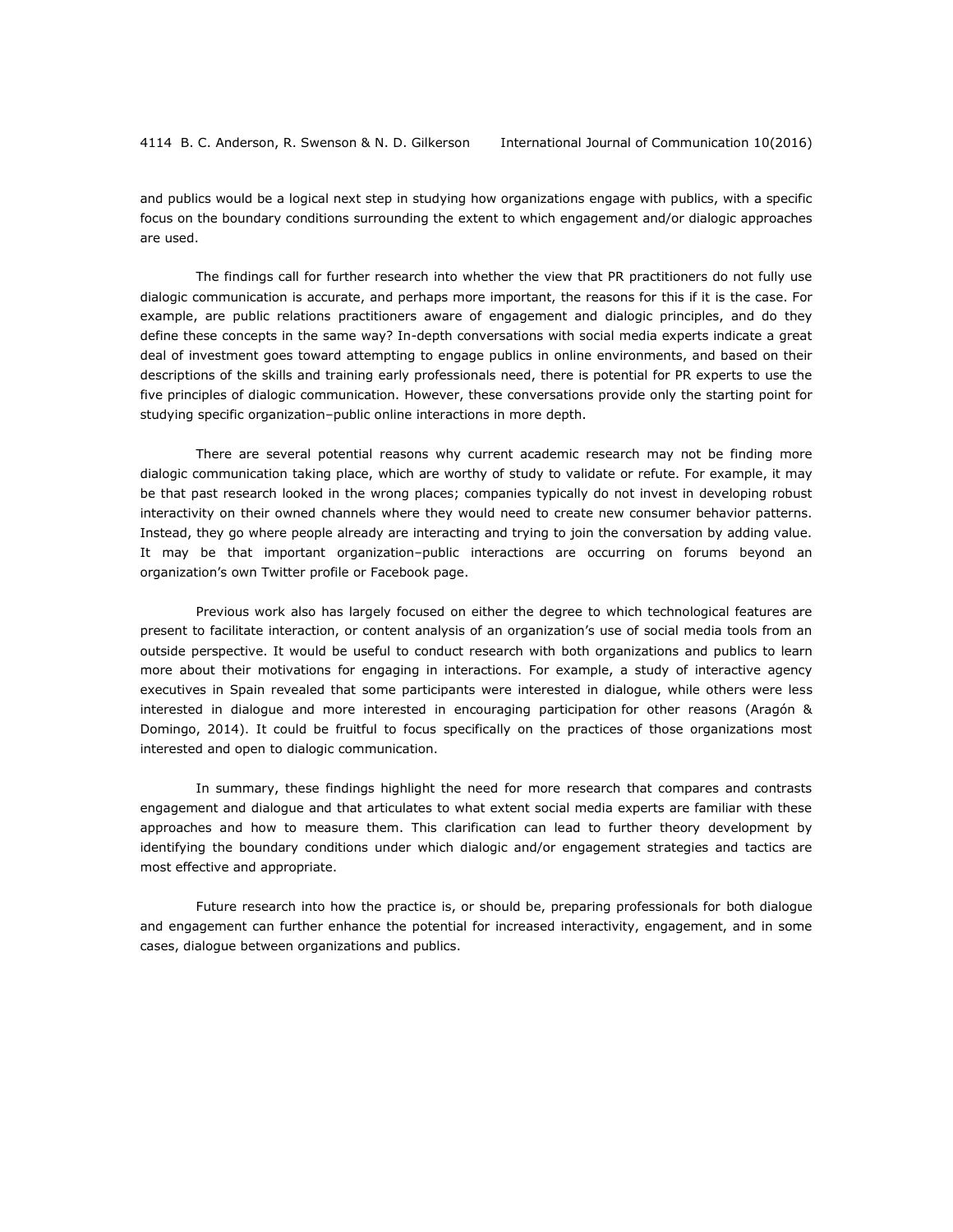### **References**

- Aragón, E. P., & Domingo, D. (2014). Developing public relations 2.0: Practitioners' perceptions on the implementation of interactive communication strategies. *Public Relations Review*, *40*(3), 559– 561. doi:10.1016/j.pubrev.2014.04.001
- Association for Measurement and Evaluation of Communication (AMEC). (2012, June 13). *Glossary: Plain speaking.* Retrieved from [http://amecorg.com/2012/06/glossary\\_plain\\_speaking/](http://amecorg.com/2012/06/glossary_plain_speaking/)
- Avidar, R. (2013). The responsiveness pyramid: Embedding responsiveness and interactivity into public relations theory. *Public Relations Review*, *39*(5), 440–450. doi:10.1016/j.pubrev.2013.05.004
- Bisceglia, S. (2014, Sept. 5). Outside opinion: Millennials frustrate HR execs. *Chicago Tribune.* Retrieved from [http://www.chicagotribune.com/business/ct-hiring-millennials-outside-opinion-0907-biz-](http://www.chicagotribune.com/business/ct-hiring-millennials-outside-opinion-0907-biz-20140905-story.html)[20140905-story.html](http://www.chicagotribune.com/business/ct-hiring-millennials-outside-opinion-0907-biz-20140905-story.html)
- Bortree, D. S., & Seltzer, T. (2009). Dialogic strategies and outcomes: An analysis of environmental advocacy groups' Facebook profiles. *Public Relations Review*, *35*(3), 317–319. doi:10.1016/j.pubrev.2009.05.002
- Bruce, S. (2014, July 22). Is PR harder than social media? *Ragan's PR Daily.* Retrieved from [http://www.prdaily.com/Main/Articles/Is\\_PR\\_harder\\_than\\_social\\_media\\_16983.aspx](http://www.prdaily.com/Main/Articles/Is_PR_harder_than_social_media_16983.aspx)
- Burkart, R. (2007). On Jürgen Habermas and public relations. *Public Relations Review*, *33*(3), 249–254. doi:10.1016/j.pubrev.2007.05.002
- Burke, S. (2015, January 20). 7 trends public relations pros should be ready for in 2015. *PRSA's PRSAY online forum*. Retrieved from [http://prsay.prsa.org/index.php/2015/01/20/7-trends-public](http://prsay.prsa.org/index.php/2015/01/20/7-trends-public-relations-pros-should-be-ready-for-in-2015/)[relations-pros-should-be-ready-for-in-2015/](http://prsay.prsa.org/index.php/2015/01/20/7-trends-public-relations-pros-should-be-ready-for-in-2015/)
- Clemons, D. C. (2014, August). Look to millennials to lead. *Public Relations Tactics.* Retrieved from [https://www.prsa.org/Intelligence/Tactics/Articles/view/10731/1097/Look\\_to\\_Millennials\\_to\\_Lea](https://www.prsa.org/Intelligence/Tactics/Articles/view/10731/1097/Look_to_Millennials_to_Lead#.VpwIhlZYbwI) [d#.VpwIhlZYbwI](https://www.prsa.org/Intelligence/Tactics/Articles/view/10731/1097/Look_to_Millennials_to_Lead#.VpwIhlZYbwI)
- Coalition for Public Relations Research Standards: Social Media Measurement Standards Conclave. (2014). *Engagement*. Institute for Public Relations Research. Retrieved from <http://smmstandards.wix.com/smmstandards#!engagement-and-conversation/c1j8t>
- Crosby, J. (2014, Nov. 16). Phone skills a major work hang-up for millennials. *Star Tribune.* [Retrieved](http://www.startribune.com/lifestyle/282793031.html)  [from http://www.startribune.com/lifestyle/282793031.html](http://www.startribune.com/lifestyle/282793031.html)
- Erickson, T. (2008). *Plugged in: The Generation Y guide to thriving at work.* Boston, MA: Harvard Business School.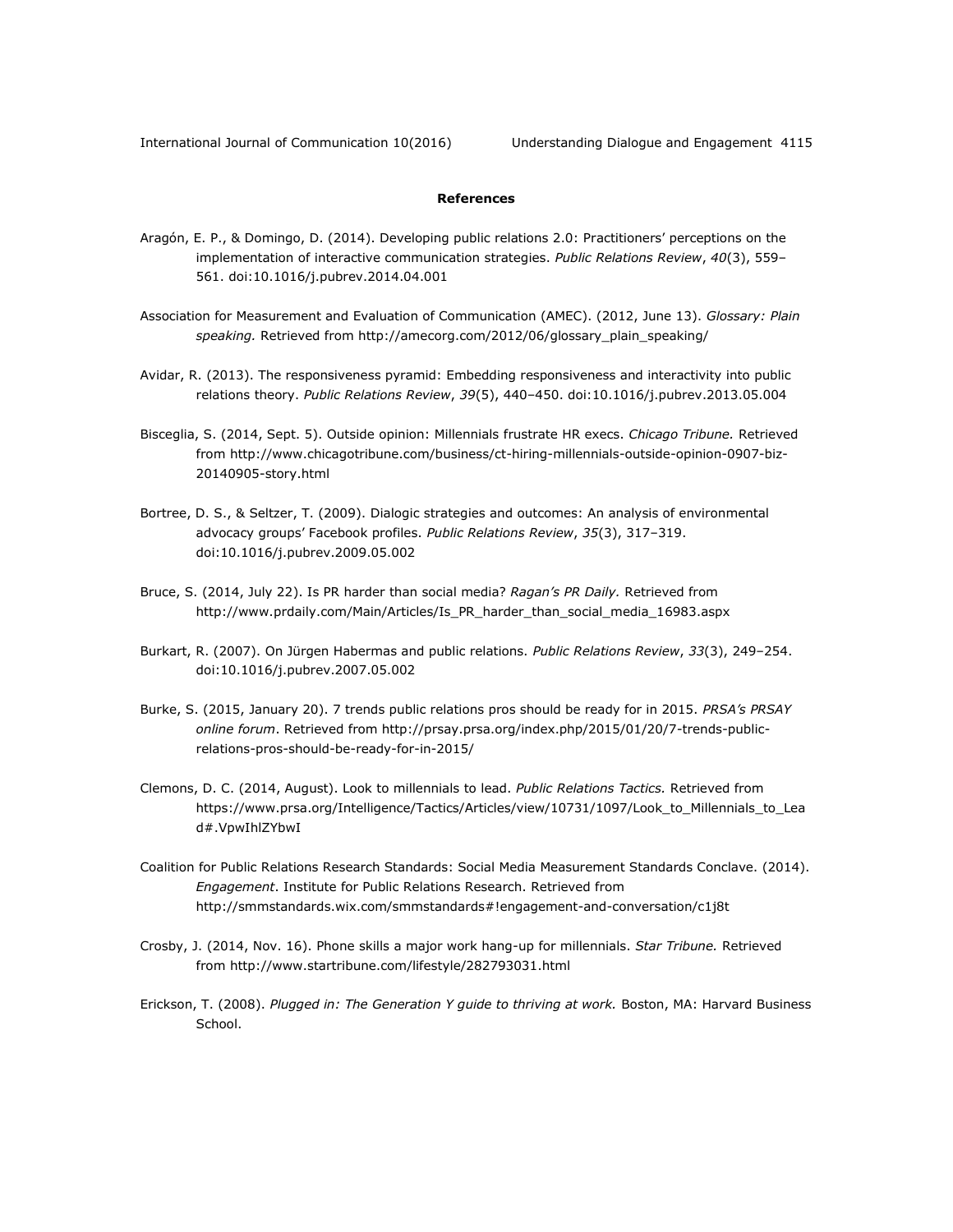- Kang, M. (2014). Understanding public engagement: Conceptualizing and measuring its influence on supportive behavioral intentions. *Journal of Public Relations Research, 26*(5), 399–416. doi:10.1080/1062726X.2014.956107
- Kent, M. L., & Taylor, M. (1998). Building dialogic relationships through the World Wide Web. *Public Relations Review, 24*(3), 321–334. doi:10.1016/S0363-8111(99)80143-X
- Kent, M. L., & Taylor, M. (2002). Toward a dialogic theory of public relations. *Public Relations Review, 28*(1), 21–37. doi:10.1016/S0363-8111(02)00108-X
- Kiousis, S. (2002). Interactivity: A concept explication. *New Media & Society, 4*(3), 355–383. doi:10.1177/146144480200400303
- Lee, N. M., Sha, B., Dozier, D. M., & Sargent, P. (2015). The role of new public relations practitioners as social media experts. *Public Relations Review, 41*(3), 411–413. doi:10.1016/j.pubrev.2015.05.002
- Lovejoy, K, Waters, R. D., & Saxton, G. D. (2012). Engaging stakeholders through Twitter: How nonprofit organizations are getting more out of 140 characters or less. *Public Relations Review, 38*(2), 313–318. doi:10.1016/j.pubrev.2012.01.005
- Macey, W. and Schneider, B. (2008). The meaning of employee engagement. *Industrial and Organizational Psychology, 1*(1), 3–30. Retrieved from <http://onlinelibrary.wiley.com/doi/10.1111/j.1754-9434.2007.0002.x/abstract>
- Macnamara, J. (2014). Emerging international standards for measurement and evaluation of public relations: A critical analysis. *Public Relations Inquiry, 3*(1), 7–29. doi:10.1177/2046147X14521199
- McAllister-Spooner, S. M. (2009). Fulfilling the dialogic promise: A ten-year reflective survey on dialogic Internet principles. *Public Relations Review, 35*, 320–322. doi:10.1016/j.pubrev.2009.03.008
- Men, L. R., & Tsai, W. H. S. (2012). How companies cultivate relationships with publics on social network sites: Evidence from China and the United States. *Public Relations Review*, *38*(5), 723–730. doi:10.1016/j.pubrev.2011.10.006
- Meyer, J. P., & Smith, C. A. (2000). HRM practices and organizational commitment: Test of a mediation model. *Canadian Journal of Administrative Sciences, 17*(4), 319–331.
- Paquette, M., Sommerfeldt, E. J., & Kent, M. L. (2015). Do the ends justify the means? Dialogue, development communication, and deontological ethics. *Public Relations Review, 41*(1), 30–39. doi:10.1016/j.pubrev.2014.10.008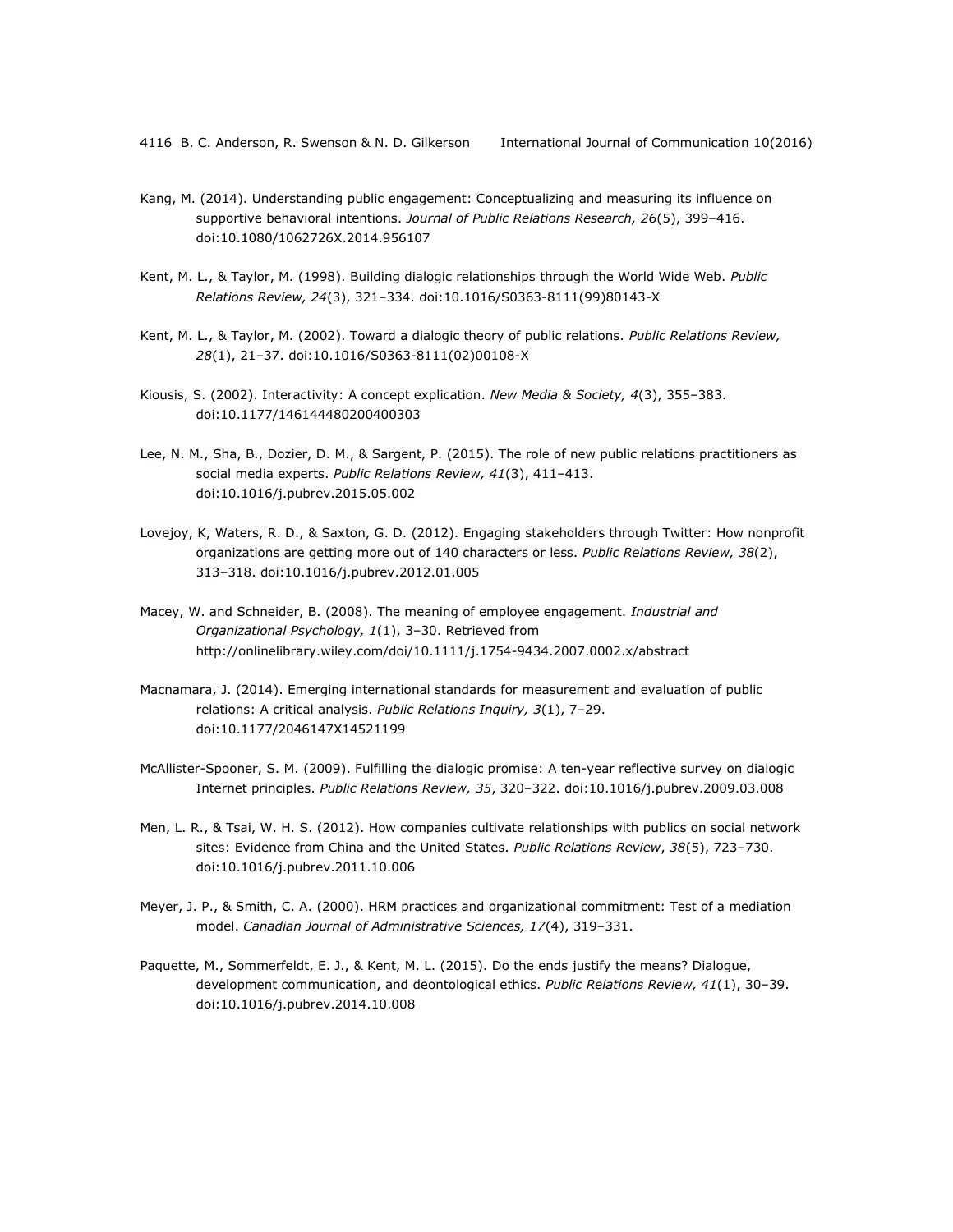- Pieczka, M. (2011). Public relations as dialogic expertise? *Journal of Communication Management*, *15*(2), 108–124. doi:10.1108/13632541111126346
- PR News. (2013, Sept. 9). Case study: Taco Bell's new recipe for social media engagement: Look, listen and whip up some dialogue with fans. *PR News.* Retrieved from [http://www.prnewsonline.com/topics/social-media/2013/09/09/case-study-taco-bells-new](http://www.prnewsonline.com/topics/social-media/2013/09/09/case-study-taco-bells-new-recipe-for-social-media-engagement-look-listen-and-whip-up-some-dialogue-with-fans/)[recipe-for-social-media-engagement-look-listen-and-whip-up-some-dialogue-with-fans/](http://www.prnewsonline.com/topics/social-media/2013/09/09/case-study-taco-bells-new-recipe-for-social-media-engagement-look-listen-and-whip-up-some-dialogue-with-fans/)
- Rafaeli, S. (1988). Interactivity: From new media to communication. In R. P. Hawkins, J. M. Wieman, and S. Pingree (eds.) *Advancing communication science: Merging mass and interpersonal processes*  (pp. 110–134). Newbury Park, CA: SAGE Publications.
- Rood, R. (2014, Oct. 23). Please do not leave a message: Why millennials hate voice mail. *National Public Radio (NPR).* Retrieved from [http://www.npr.org/blogs/alltechconsidered/2014/10/23/](http://www.npr.org/blogs/alltechconsidered/2014/10/23/%0b358301467/please-do-not-leave-a-message-why-millennials-hate-voice-mail) [358301467/please-do-not-leave-a-message-why-millennials-hate-voice-mail](http://www.npr.org/blogs/alltechconsidered/2014/10/23/%0b358301467/please-do-not-leave-a-message-why-millennials-hate-voice-mail)
- Shapira, I. (2010, Aug. 8). Texting generation doesn't share boomers' taste for talk. The *Washington Post.* Retrieved from [http://www.washingtonpost.com/wp-dyn/content/article/2010/08/07/](http://www.washingtonpost.com/wp-dyn/content/article/2010/08/07/%0bAR2010080702848.html) [AR2010080702848.html](http://www.washingtonpost.com/wp-dyn/content/article/2010/08/07/%0bAR2010080702848.html)
- Steuer, J. S. (1992). Defining virtual reality: Dimensions determining telepresence. *Journal of Communication, 42*(4), 73–93. doi:10.1111/j.1460-2466.1992.tb00812.x
- Stoker, K. L., & Tusinski, K. A. (2006). Reconsidering public rel[ations' infatuation with dialogue: Why](http://www.tandfonline.com/doi/abs/10.1080/08900523.2006.9679731)  [engagement and reconciliation can be more ethical than symmetry and reciprocity.](http://www.tandfonline.com/doi/abs/10.1080/08900523.2006.9679731) *[Journal of](http://www.tandfonline.com/toc/hmme20/21/2-3)  Mass Media Ethics, 21*(2–3), 156–[176. doi:10.1080/08900523.2006.9679731](http://www.tandfonline.com/toc/hmme20/21/2-3)
- Strauss, A., & Corbin. (1998) *Basics of qualitative research: Techniques and procedures for developing grounded theory* (2nd ed.). Thousand Oaks, CA: SAGE Publications.
- Stromer-Galley, J. (2000). On-line interaction and why candidates avoid it*. Journal of Communication, 50*(4), 111–132. doi:10.1111/j.1460-2466.2000.tb02865.x
- Szyszka, P. (1996). Kommunikationswissenschaftliche Perspektiven des Dialogbegriffs [The concept of dialog in communication science]. In G. Bentele, H. Steinmann & A. Zerfaß (Eds.), *Dialogorientierte Unternehmenskommunikation. Grundlagen—Praxis—Perspektiven [Dialogic corporate communication. Foundation—Practice—Perspectives]*. Serie Öffentlichkeitarbeit/Public Relations und Kommunikationsmanagement. Band 4 (pp. 81–106). Berlin, Germany: VISTAS Verlag.
- Taylor, M., & Kent, M. L. (2014). Dialogic engagement: Clarifying foundational concepts. *Journal of Public Relations, 26*(5), 384–398. Retrieved from<http://doi.org/10.1080/1062726X.2014.956106>